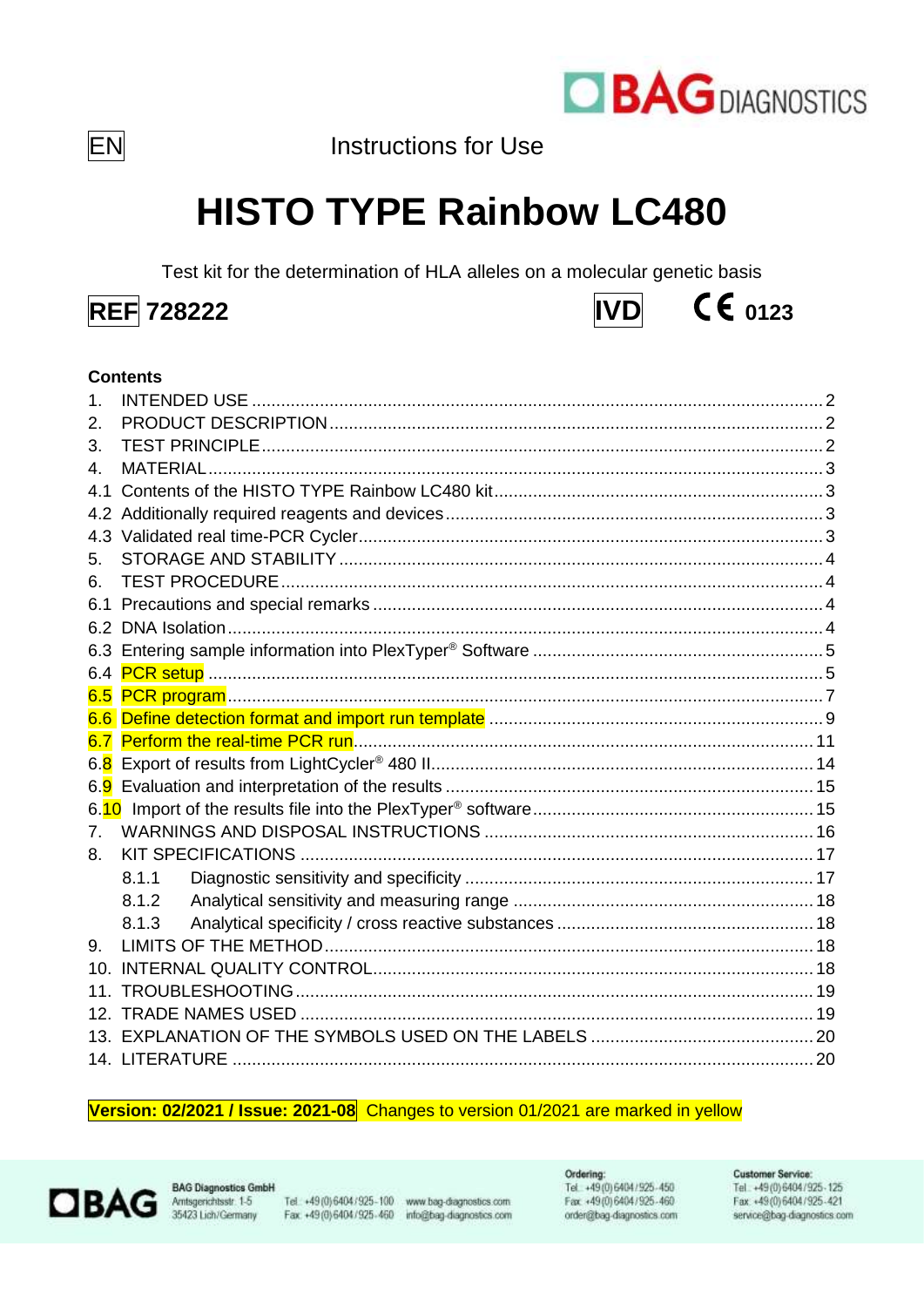#### <span id="page-1-0"></span>**1. INTENDED USE**

The intended use of the HISTO TYPE Rainbow LC480 kit is the identification of HLA Class I and II alleles using the Roche LightCycler® 480 II Real-Time PCR Detection System for PCR amplification. HISTO TYPE Rainbow LC480 is an in vitro diagnostic test for tissue typing on a molecular genetic basis (see Product Description).

#### <span id="page-1-1"></span>**2. PRODUCT DESCRIPTION**

HISTO TYPE Rainbow LC480 kits are used for the molecular genetic determination of HLA Class I and II alleles at 11 loci: HLA-A, B, C, DRB1/3/4/5, DQA1, DQB1, DPA1 & DPB1. Kits are designed to generally detect all alleles at the 11 loci; if any rare alleles are not detected the alleles are listed in Kit Specific Information documents (KSI) which are available from the download section of the BAG website. The primer and probe binding sites are listed there as well. The kit provides low to medium resolution typing results of the common and well documented alleles using CWD list 2.1.0 which is largely based on CWD 2.0.0 list (1). The CWD list 2.1.0 used is available from the document download section of the BAG website. Confirmed diagnostic results of HLA alleles are a prerequisite for a successful organ transplantation.

### <span id="page-1-2"></span>**3. TEST PRINCIPLE**

The test is performed with genomic DNA as starting material. The DNA is amplified in a real-time PCR with sequence-specific primers (SSP). The primers were specially developed for the selective amplification of segments of specific HLA alleles or allele groups. The amplicons are detected using sequence-specific fluorescence dye-labelled hydrolysis probes (TaqMan®-probes), which increases the sensitivity and specificity of the test compared to the classical SSP.

If amplicons are present, the probes are hydrolysed by the Taq polymerase and a fluorescence signal is generated to enable detection of the amplicon. Five different wavelength ranges of fluorescence signals are measured by the optical detection unit of the real time PCR cycler. The presence of a positive reaction is determined primarily by the Cq point, which is the point where fluorescence signal increases beyond the baseline threshold. For amplification to be valid the amplification must also achieve a certain threshold of fluorescence at the end of the PCR process. This is to prevent false positive reactions.

Each PCR reaction also contains an internal amplification control (Human Growth Hormone gene (HGH)) which is detected in a specific fluorescent channel.

To distinguish positive reactions from negative or irrelevant amplifications the ratio of the Cq of the specific reaction compared to the Cq of the internal amplification is calculated. The thresholds for these Cq ratios (CqR) vary from reaction to reaction and hence the PlexTyper® software is required for the analysis of amplification data.



**BAG Diagnostics GmbH** Amtsgerichtsstr. 1-5 35423 Lich/Germany

Tel.: +49 (0) 6404 / 925-100 www.bag-diagnostics.com Fax: +49(0)6404/925-460 info@bag-diagnostics.com

Page 2 of 20

Ordering: Tel: +49 (0) 6404 / 925 - 450 Fax: +49(0)6404/925-460 order@bag-diagnostics.com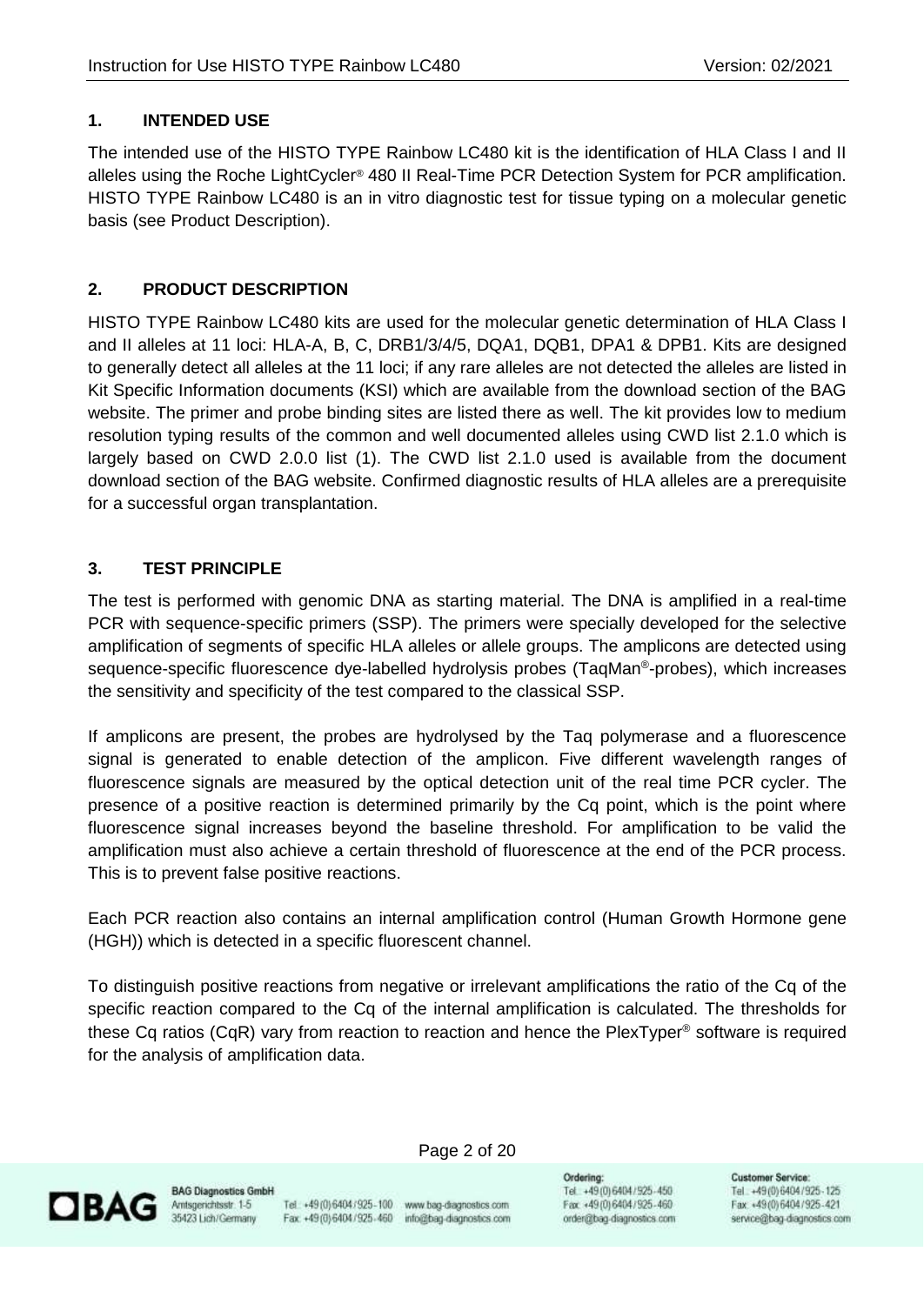#### <span id="page-2-0"></span>**4. MATERIAL**

#### <span id="page-2-1"></span>**4.1 Contents of the HISTO TYPE Rainbow LC480 kit**

- **10x 230 µl Plex Mix**, ready to use, contains dNTPs, Taq Polymerase, reaction buffer.
- **10x HISTO TYPE Rainbow LC480 plates** for HLA-typing. The pre-pipetted and dried reaction mixtures in each well contain HLA-specific primers and probes as well as HGHspecific internal amplification control primers and probes (oligomixes).
- **10x qPCR Seal**

#### <span id="page-2-2"></span>**4.2 Additionally required reagents and devices**

- Reagents for DNA isolation (validated extraction kits see 6.2)
- Real time-PCR Cycler (validated cycler see 4.3)
- Plate holder LC480 (REF 726320)
- Variable pipettes  $(0.5 1000 \mu l)$  and pipette tips
- Application spatula for qPCR Seal
- Molecular grade DNAse free water
- Suitable plate centrifuge

#### <span id="page-2-3"></span>**4.3 Validated real time-PCR Cycler**

#### **Real time-PCR Cycler**

LightCycler® 480 II Real-Time PCR Detection System, Roche Molecular Systems Inc. (LC480)

Please note that the light sources utilised in LightCycler® 480 II instruments can either be xenon lamp or LED. From LightCycler<sup>®</sup> 480 II serial numbers 29001 onwards it is an LED lamp, before there instruments contained a xenon lamp. The test has been validated on an instrument with LED lightsources. PlexTyper® software utilises a built-in colour compensation file for LC480 analysis which may be sub-optimal for xenon lamp machines. Please contact BAG Diagnostics if you have an instrument with a xenon lamp or your results are sub-optimal.

The following fluorophores are used in the HISTO TYPE Rainbow LC480 kits.

| <b>Fluorophore</b>                       | Wavelength in nm                 |
|------------------------------------------|----------------------------------|
| A425 (ATTO 425)                          | Excitation: 436<br>Emission: 484 |
| F495 (FAM)                               | Excitation: 495<br>Emission: 520 |
| O560 (CAL Fluor <sup>®</sup> Orange 560) | Excitation: 538<br>Emission: 559 |
| R610 (CAL Fluor® Red 610)                | Excitation: 590<br>Emission: 610 |
| $Q670$ (Quasar® 670)                     | Excitation 647<br>Emission: 670  |

#### Page 3 of 20



**BAG Diagnostics GmbH** Amtsgerichtsstr. 1-5 35423 Lich/Germany

Tel.: +49 (0) 6404 / 925-100 www.bag-diagnostics.com Fax: +49(0)6404/925-460 info@bag-diagnostics.com Ordering: Tel: +49(0)6404/925-450 Fax: +49(0)6404/925-460 order@bag-diagnostics.com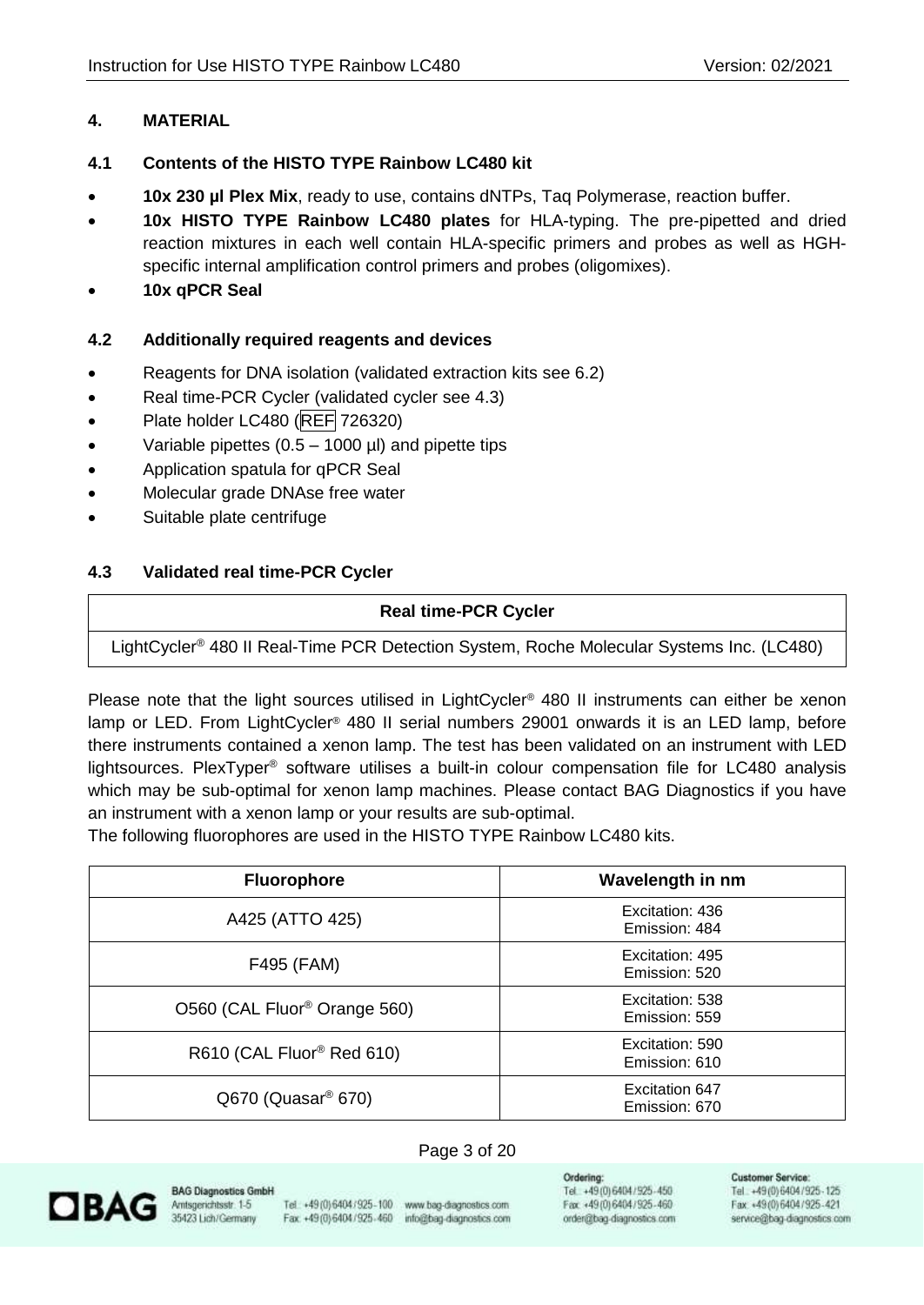#### <span id="page-3-0"></span>**5. STORAGE AND STABILITY**

The kits are shipped on dry ice. All reagents must be stored at  $\leq$  -20°C in temperature-controlled devices. The expiry date is indicated on the label of each reagent. The expiry date indicated on the outer label refers to the reagent with the shortest stability contained in the kit. The freeze-thaw cycle testing has shown that up to 12 cycles for the Plex Mix has no detrimental effects on the quality of the kit.

#### <span id="page-3-1"></span>**6. TEST PROCEDURE**

#### <span id="page-3-2"></span>**6.1 Precautions and special remarks**

Molecular genetic techniques are extremely sensitive methods and should only be performed by qualified personnel with experience in molecular genetic techniques.

Special precautions must be met to to avoid contamination and thus false reactions:

- ◆ Wear suitable gloves (preferably powder-free) during work.
- ◆ Use tips with filter insert or integrated stamp.
- ◆ Work in two different areas for pre-amplification (DNA-isolation, preparation of the reactions) and post-amplification (detection); use two separate rooms if possible.
- Use devices and other materials only at the respective workplaces and do not exchange them.

#### <span id="page-3-3"></span>**6.2 DNA Isolation**

The specimen material for the isolation of the genomic DNA must be sent in appropriate collection systems. For genomic material from whole blood use only EDTA or Citrate anticoagulants. The presence of Heparin may potentially inhibit the PCR reaction (2), therefore such collection systems are not suitable and must not be used. It is recommended to use  $\mathsf{C}\mathsf{\mathsf{E}}$  IvD certified kits for the DNA isolation.

#### Validated DNA Extraction Kits:

• Qiagen QIAamp DNA Blood Kits (columns)

Both, the manual isolation and automated DNA isolation (QIAcube) are validated.

If the standard method established in the laboratory shall be applied for isolation of gDNA without using one of the specified test kits, it must be validated by the user.

The HISTO TYPE Rainbow LC480 test requires 10 – 20 ng DNA per well. The purity indices must be in the following range:

•  $OD_{260}/OD_{280}$  =  $> 1.5$  and < 2.0

Higher values are an indicator for the presence of RNA, lower values indicate protein contamination.

 $OD_{260} / OD_{230} =$  > 1.8 Lower values indicate contamination with carbohydrates, salts or organic solvents.

#### Page 4 of 20



**BAG Diagnostics GmbH** Amtsgerichtsstr. 1-5 35423 Lich/Germany

Tel.: +49 (0) 6404 / 925-100 www.bag-diagnostics.com Fax: +49(0)6404/925-460 info@bag-diagnostics.com

Ordering: Tel: +49(0)6404/925-450 Fax: +49(0)6404/925-460 order@bag-diagnostics.com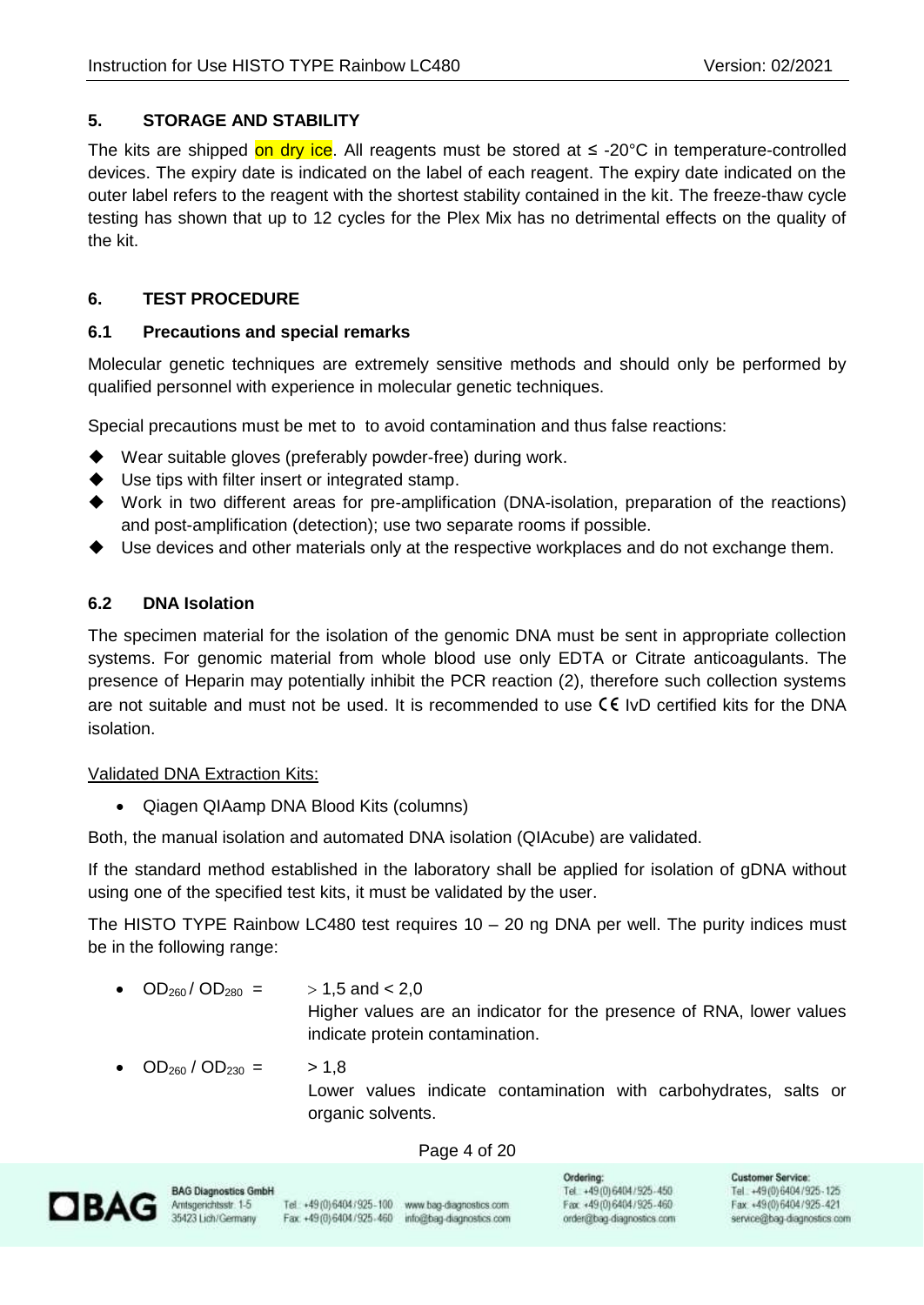#### <span id="page-4-0"></span>**6.3 Entering sample information into PlexTyper® Software**

It is mandatory to use PlexTyper® Software to analyse HISTO TYPE Rainbow data. It is advisable to enter the sample information into PlexTyper® before setting up the PCR amplification to obtain the unique RUN ID. All import files must be prefixed with a PT number.

When saving a test in PlexTyper®, the software assigns a Run ID to the test which is displayed in red in the summary window shown below. This is a consecutive number prefixed with PT (PT1, PT2, PT3….) which is linked to the sample identity and is used as a prefix on the PCR machine export file to correctly link the PCR export to the sample identity.

This Run ID should be used when setting up the file identity in the PCR machine. If the PCR xml export file is not pre-labelled with the RUN ID the file can be manually prefixed with the correct PT Run ID before import into PlexTyper® .

| 19<br>÷                                       |                                            | PlexTyper                            |                                              | <b>Longal View Interior C BAG DIADACETICS</b> |
|-----------------------------------------------|--------------------------------------------|--------------------------------------|----------------------------------------------|-----------------------------------------------|
| Merse.<br><b>Home</b><br>15.29                |                                            |                                      |                                              |                                               |
| Summary                                       |                                            |                                      |                                              |                                               |
| <b>Name</b>                                   |                                            | <b>Damper-list 1</b>                 |                                              |                                               |
| Sample (d)                                    | <b>WITEST-T</b>                            | Sample Date                          | 13 July 2011                                 |                                               |
| <b>TESTAS</b>                                 | <b>HH</b>                                  | Kit Details                          | HISTO TYPE Rambow CPR 728220 Let GT0021 RS14 |                                               |
| <b>LAUN SET</b>                               | <b>Admin</b>                               | Test Date                            |                                              |                                               |
| <b>KSI Comments</b>                           | <b>Tissue</b>                              | Cycler F6e                           |                                              |                                               |
| Sample Comments                               | Help.                                      | instrument ist                       |                                              |                                               |
| <b>Import Five</b>                            | 141<br><b>Test Platform</b><br>- 1         | <b>STATE LINE Cycler Copert Fire</b> |                                              | <b>IDO</b><br><b>Instrument Type</b>          |
|                                               | Convenir * CWD : All E Concelenate effeter |                                      | Militipo (Ties                               | sort by<br>÷                                  |
| Bearch F.                                     | Search 21                                  | Kearch 3                             |                                              | $\infty$<br>Q                                 |
| <b>START SAN</b>                              |                                            |                                      |                                              | <b>Section</b>                                |
|                                               |                                            |                                      |                                              |                                               |
| <b><i><u>Senapaigrut</u></i></b><br>Pasitives |                                            |                                      |                                              |                                               |
|                                               |                                            |                                      |                                              |                                               |
|                                               |                                            |                                      |                                              | s                                             |
|                                               |                                            |                                      |                                              | ٠                                             |

#### <span id="page-4-1"></span>**6.4 PCR setup**

A pre-mix consisting of Plex Mix, water and DNA is made for the amplification that is subsequently dispensed in the wells 1-95. In well 96 there is the negative control (no template control = NTC) which should only contain water and Plex Mix.

- The reaction volume for each PCR preparation is 10 µl.
- For a single well the following reagents must be pipetted into a reaction tube:
	- **2 µl** Plex Mix
	- **1 µl** DNA specimen (10-20 ng/µl)
	- **7 µl** Molecular grade water

For other DNA concentrations the pre-mix has to be modified accordingly (see below).

A **negative control (NTC)** should be performed. Therefore prepare one PCR reaction with molecular grade water instead of DNA.

- **2 µl** Plex Mix
- **8 µl** Molecular grade water

#### Page 5 of 20



**BAG Diagnostics GmbH** Amtsgerichtsstr. 1-5 35423 Lich/Germany

Tel.: +49 (0) 6404 / 925-100 www.bag-diagnostics.com Fax: +49(0)6404/925-460 info@bag-diagnostics.com

Ordering: Tel: +49 (0) 6404 / 925 - 450 Fax: +49(0)6404/925-460 order@bag-diagnostics.com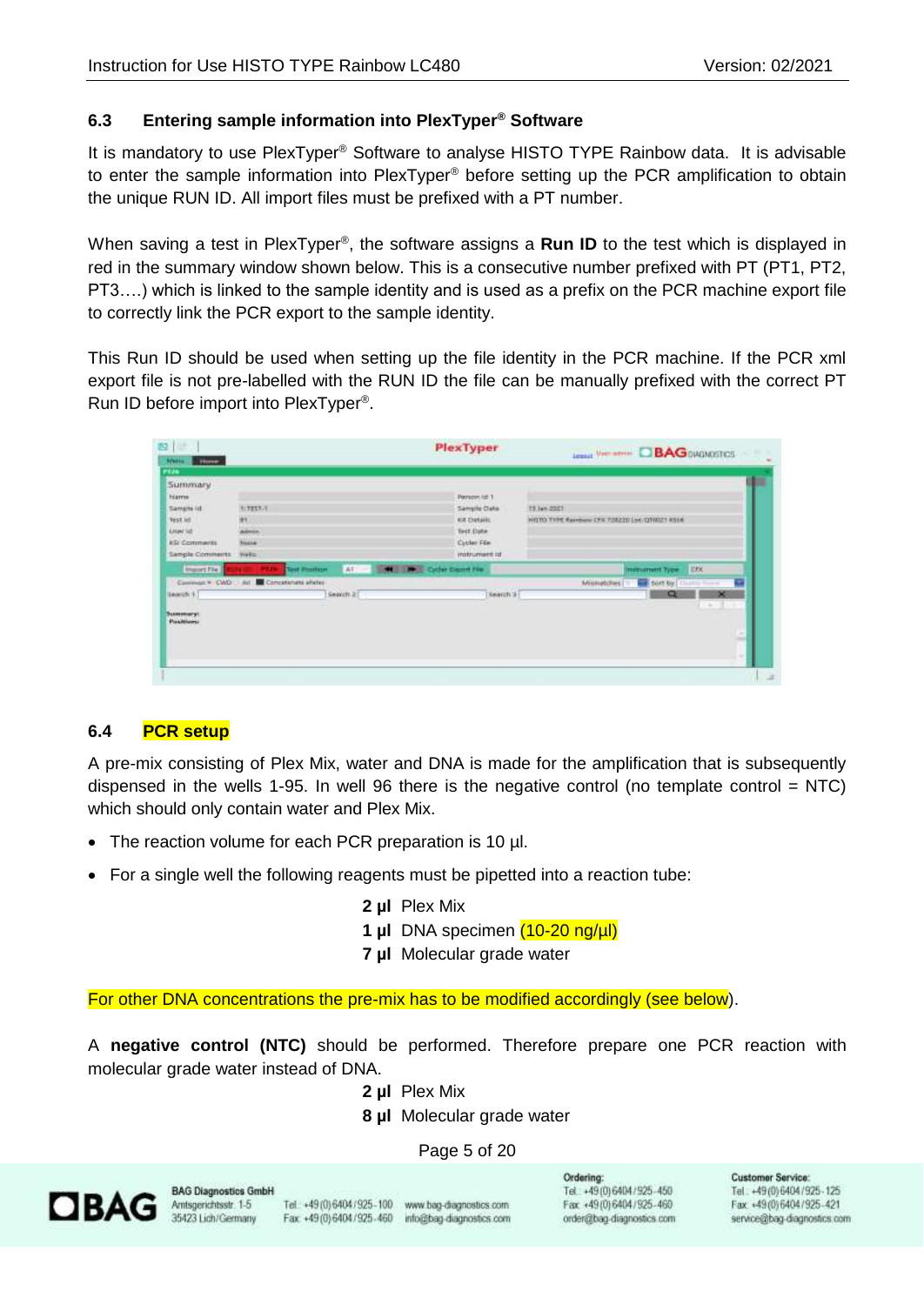#### **DNA concentration 10-20 ng/µl**

- Add **805 µl** molecular grade water to the vial with 230 µl Plex Mix and mix (vortex briefly 1-3 sec).
- After mixing, pipette **10 µl** of the mix into the NTC well (well 96; position H12 -see also Figure 1 and 2).
- Then pipette **115 µl** DNA into the vial with the remaining Plex Mix-water-mixture and mix (vortex briefly  $1 - 3$  sec).
- Distribute 10 µl of the DNA/Plex Mix/water solution into each of the wells 1-95 of the HISTO TYPE Rainbow LC480 plate (please note figure 1 and 2). The NTC well (well 96; position H12) must not be filled with the DNA mix as this will cause the NTC to be positive and can invalidate the test!

#### **DNA with other concentrations**

For DNA of different stock concentrations use the dilution table below to adjust the DNA to working concentration.

- Add **8 µl** Molecular grade water and **2 µl** Plex Mix to the NTC (well H12). The NTC well (well 96; position H12) must not be filled with the DNA mix!
- Pipette the DNA and the molecular grade water into the remaining 228 µl Plex Mix according to the following table and mix (vortex briefly 1-3 sec).

Depending on the concentration of DNA, pipette the applicable volumes in the table below to the 228 µl Plex Mix remaining in the vial after setting up the NTC:

| Concentration of the DNA [ng/µl] | Molecular grade water [µl] | <b>DNA volume [µl]</b> |
|----------------------------------|----------------------------|------------------------|
| $2 - 4$                          | 350                        | 870                    |
| $5 - 9$                          | 690                        | <b>230</b>             |
| 10 - 19                          | 805                        | 115                    |
| $20 - 39$                        | 860                        | 60                     |
| $40 - 79$                        | 890                        | 30                     |
| $80 - 150$                       | 905                        | 15                     |
| $151 - 200$                      | 912                        |                        |

• Distribute **10 µl** of the DNA-Plex Mix-water solution into each of the wells 1-95 of the HISTO TYPE Rainbow LC480 plate.

**Please note:** When pipetting into the PCR wells it is important not to allow the pipette tip to contact the dried mix (dyed blue) in the bottom of the well. It is advisable to pipette to the side of the well to allow the 10 µl to mix by gravity with the dried mix (see Figure 1).

#### Page 6 of 20



**BAG Diagnostics GmbH** Amtsgerichtsstr. 1-5 35423 Lich/Germany

Tel.: +49 (0) 6404 / 925-100 www.bag-diagnostics.com Fax: +49(0)6404/925-460 info@bag-diagnostics.com

Ordering: Tel: +49(0)6404/925-450 Fax: +49(0)6404/925-460 order@bag-diagnostics.com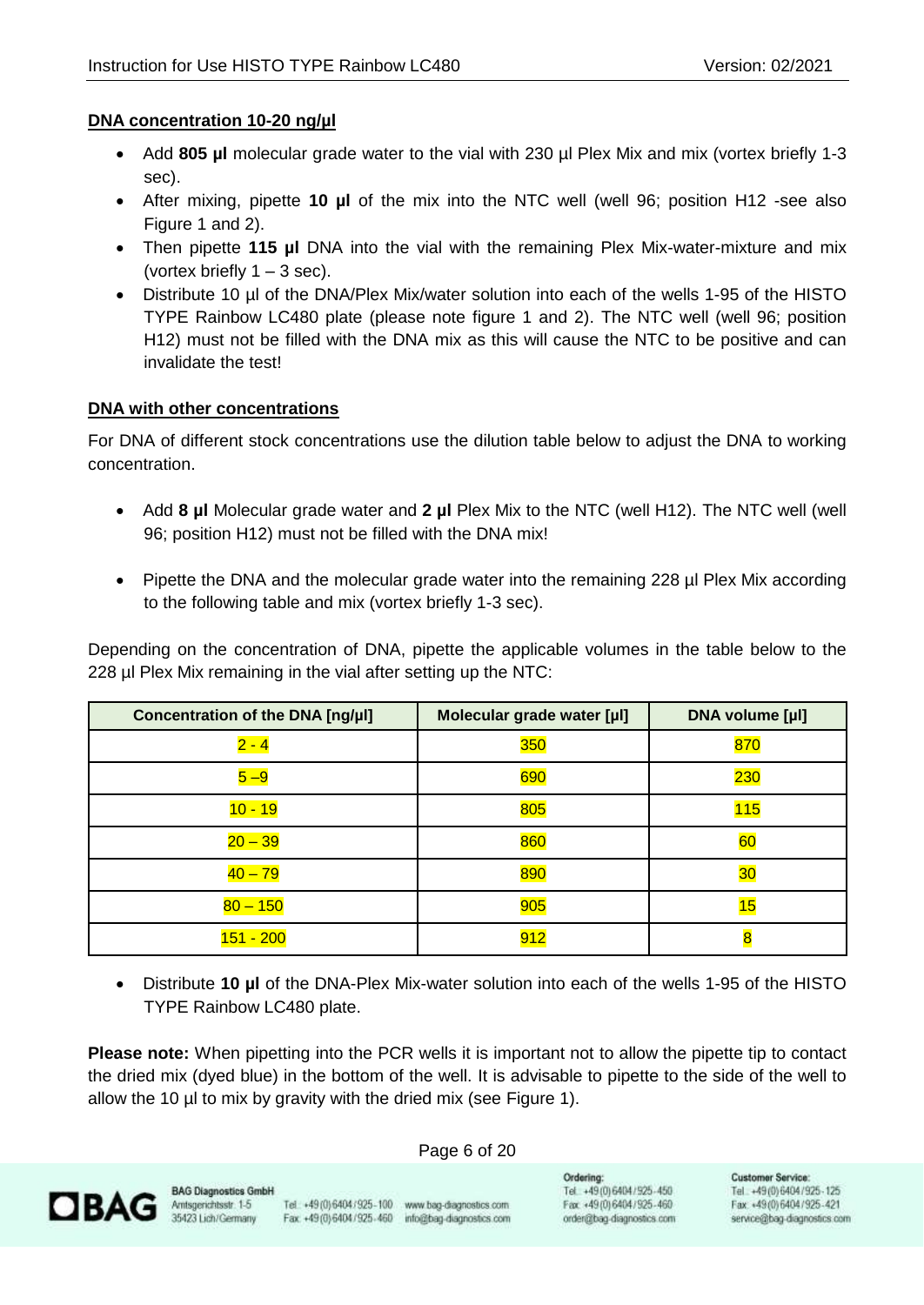

Figure 2: HISTO TYPE Rainbow LC480 plate. In wells A1 to G12 are the dried specific mixes (blue coloured). In well H12 there is the dried NTC (also blue).

Seal the PCR plate with the supplied qPCR seal and briefly spin the liquid down. Make sure that the plate is **completely sealed**, particularly at the edge of the plate. Make sure that the liquid has contacted the dried mix and there are **no bubbles** or air gaps in the reaction wells. If bubbles appear, gently tap the tubes on the laboratory bench to remove them, or preferably careful spin it down (10 sec).

Place the sealed PCR plate in the LC480 instrument. Please use the correct plate holder and orientation as per the notes below.

- **Note:** Please make sure that you place the reaction plate into the cycler in the correct orientation as shown in Figure 2 above where the NTC well is in the bottom right corner, position H12.
- **Note:** For the HISTO TYPE Rainbow plates a special plate holder for the Lightcycler 480 II is required, which is included in the first starter package (REF 726320). For more information please contact BAG Diagnostics.

#### <span id="page-6-0"></span>**6.5 PCR program**

It is strongly recommended to use the run template "**HISTO TYPE Rainbow.ixo**" provided by BAG Diagnostics. If it is not used, set up and save a PCR protocol with the following parameters according to the manufacturer's user guide for the LightCycler<sup>®</sup> 480 II:

Page 7 of 20



**BAG Diagnostics GmbH** Amtsgenichtsstr. 1-5 35423 Lich/Germany

Tel.: +49 (0) 6404 / 925-100 www.bag-diagnostics.com Fax: +49(0)6404/925-460 info@bag-diagnostics.com Ordering: Tel: +49 (0) 6404 / 925 - 450 Fax: +49(0)6404/925-460 order@bag-diagnostics.com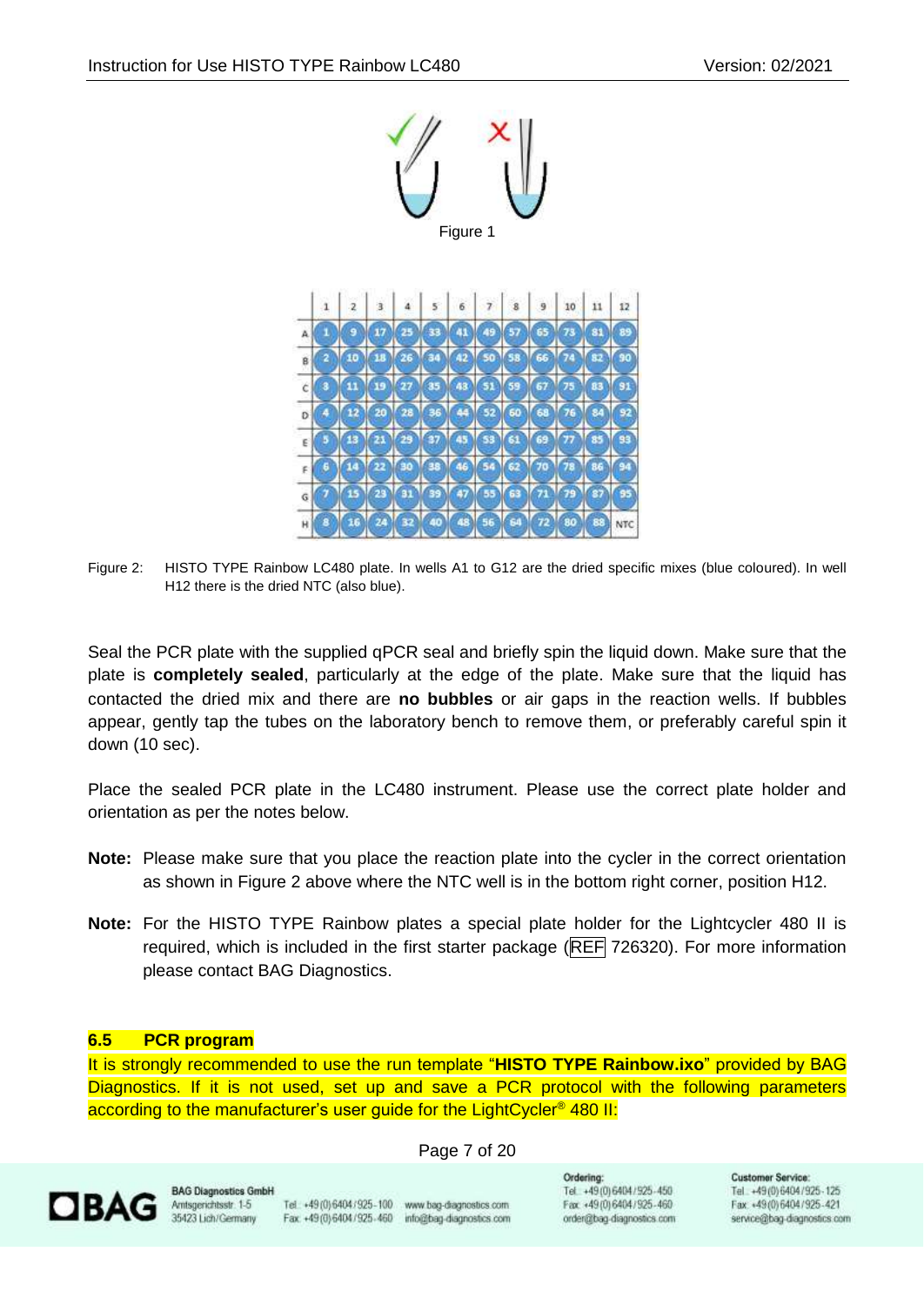#### **Amplification parameters**

**Detection Format:** HISTO TYPE RAINBOW, **Block size** 96, **Reaction volume** 10 µl

| <b>Step</b> | <b>Cycles</b> | <b>Analysis</b><br><b>Mode</b> | <b>Target</b><br>$(^{\circ}C)$ | <b>Acquisition</b><br>Mode | <b>Hold</b><br>(hh:mm:ss) | Ramp rate<br>$(^{\circ}C/s)$ |
|-------------|---------------|--------------------------------|--------------------------------|----------------------------|---------------------------|------------------------------|
| <b>Hold</b> | 1             | None                           | 96                             | None                       | 00:02:00                  | 2.5                          |
| Cycle       | 13            | None                           | 98                             | None                       | 00:00:05                  | 2.5                          |
|             |               |                                | 68                             | None                       | 00:00:25                  | 2.2                          |
| Cycle       | 37            | Quantification                 | 98                             | None                       | 00:00:05                  | 2.5                          |
|             |               |                                | 68                             | Single                     | 00:00:25                  | 2.2                          |

#### **Channels for LightCycler® 480 Real-Time PCR Detection System**

Use the following channel set up.



| <b>Excitation</b><br><b>Filter</b> | <b>Emission</b><br><b>Filter</b> | <b>Name</b>                              | <b>Melt Factor</b> | Quant<br><b>Factor</b> | <b>Max</b><br>Integration<br>Time (Sec) |
|------------------------------------|----------------------------------|------------------------------------------|--------------------|------------------------|-----------------------------------------|
| 440                                | 488                              | A425<br>(ATTO425)                        |                    | 10                     |                                         |
| 465                                | 510                              | <b>FAM</b>                               |                    | 10                     |                                         |
| 533                                | 580                              | O <sub>560</sub><br>(CalFluor Orange560) |                    | 10                     |                                         |
| 533                                | 610                              | R610<br>(CalFluor Red610)                |                    | 10                     |                                         |
| 618                                | 660                              | Q670<br>(Quasar670)                      |                    | 10                     |                                         |

#### **Instrument Settings for Plate Type: White Plates**

It is not necessary to utilise colour compensation facility in the LightCycler® 480 II program as the PlexTyper® software performs these calculations during analysis.

Page 8 of 20



**BAG Diagnostics GmbH** Amtsgerichtsstr. 1-5 35423 Lich/Germany

Tel: +49 (0) 6404 / 925 - 100 www.bag-diagnostics.com Fax: +49(0)6404/925-460

info@bag-diagnostics.com

Ordering: Tel: +49(0)6404/925-450 Fax: +49(0)6404/925-460 order@bag-diagnostics.com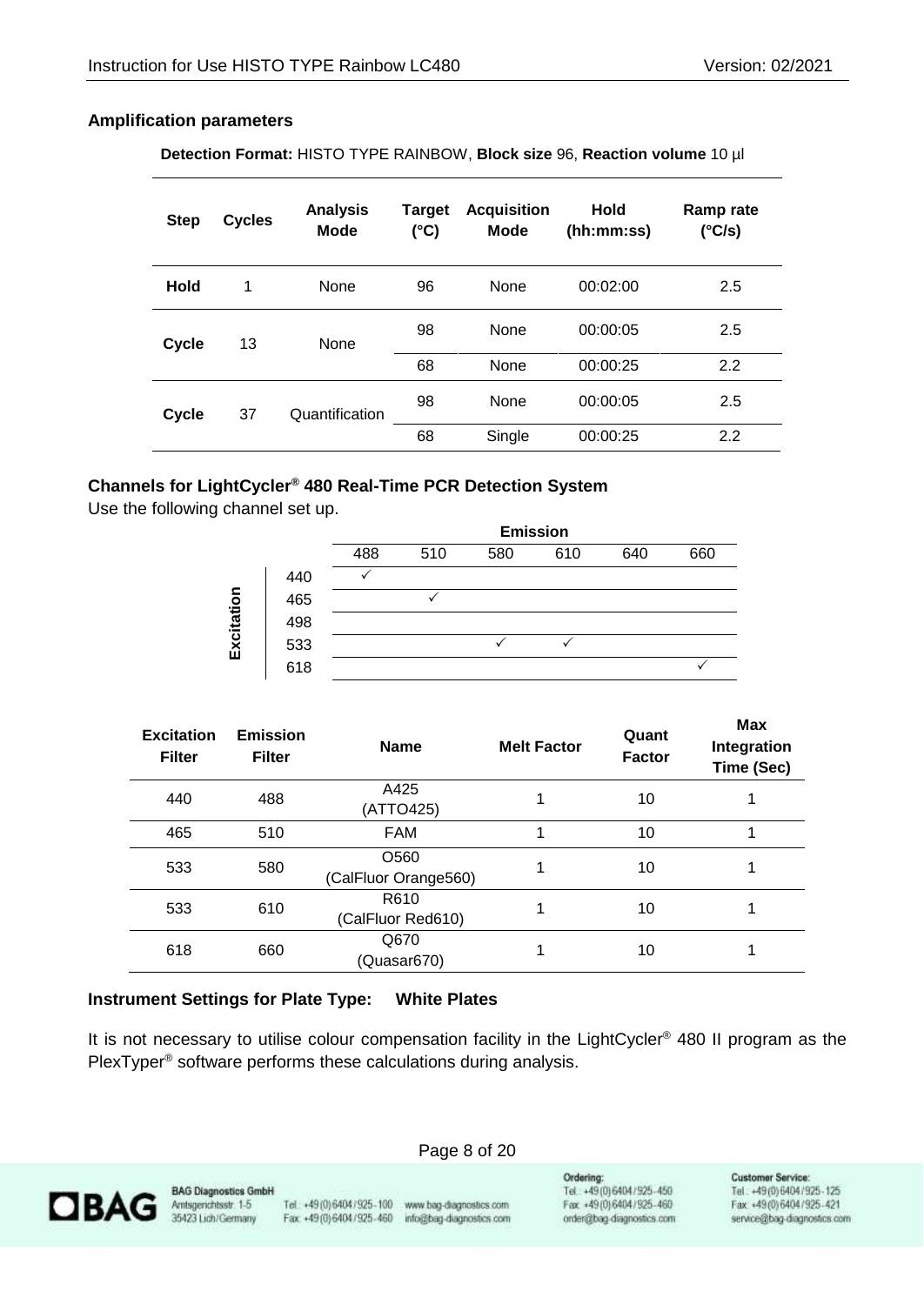#### <span id="page-8-0"></span>**6.6 Define detection format and import run template**

Before the run template is imported the detection format must be defined – this needs to be done only once on each instrument. To do this press the tools button **a**nd choose **Detection Formats.** Define a new format named "**HISTO TYPE Rainbow**" with the filter combination shown in the screenshot below:

| $\circ$<br>再                                |                                  | 198日日日日日日<br><b>MED 口 口 口 口 屋</b>                                      | <b>RREE</b>            |                      |                                              |
|---------------------------------------------|----------------------------------|------------------------------------------------------------------------|------------------------|----------------------|----------------------------------------------|
| <b>Excitation Emission</b><br>Filter<br>465 | Filter<br>510                    | $\overline{a}$<br>Selected Filter Combination List-<br>Name<br>665-510 | $\overline{1}$<br>Melt | Factor Factor<br>10  | Clear<br>Quant Max Integration<br>Time (Sec) |
| 440<br>833<br>533<br>638                    | 488<br>980<br>815<br><b>3601</b> | 440-455<br>633-680<br>553-610<br>618-660                               | E<br>z                 | 10<br>10<br>10<br>10 | $\ddot{\imath}$<br>ı                         |
|                                             |                                  |                                                                        |                        |                      |                                              |

Now import the run template:

Tools

- 1. Save the run template file "**HISTO TYPE Rainbow.ixo**" to a dedicated folder on the PC connected to the instrument.
- 2. Start the software and click on the "**Show the navigator**" button **1** in the menu on the right side.
- 3. In the navigator go to the **Run Templates** folder in **Templates** and open it. Then press the **Import** button at the bottom of the screen.



**BAG Diagnostics GmbH** Amtsgerichtsstr. 1-5 35423 Lich/Germany

Tel: +49 (0) 6404 / 925 - 100 www.bag-diagnostics.com Fax: +49(0)6404/925-460 info@bag-diagnostics.com

Page 9 of 20

Ordering: Tel. +49(0)6404/925-450 Fax: +49(0)6404/925-460 order@bag-diagnostics.com Customer Service:

Tel. +49(0)6404/925-125 Fax: +49(0)6404/925-421 service@bag-diagnostics.com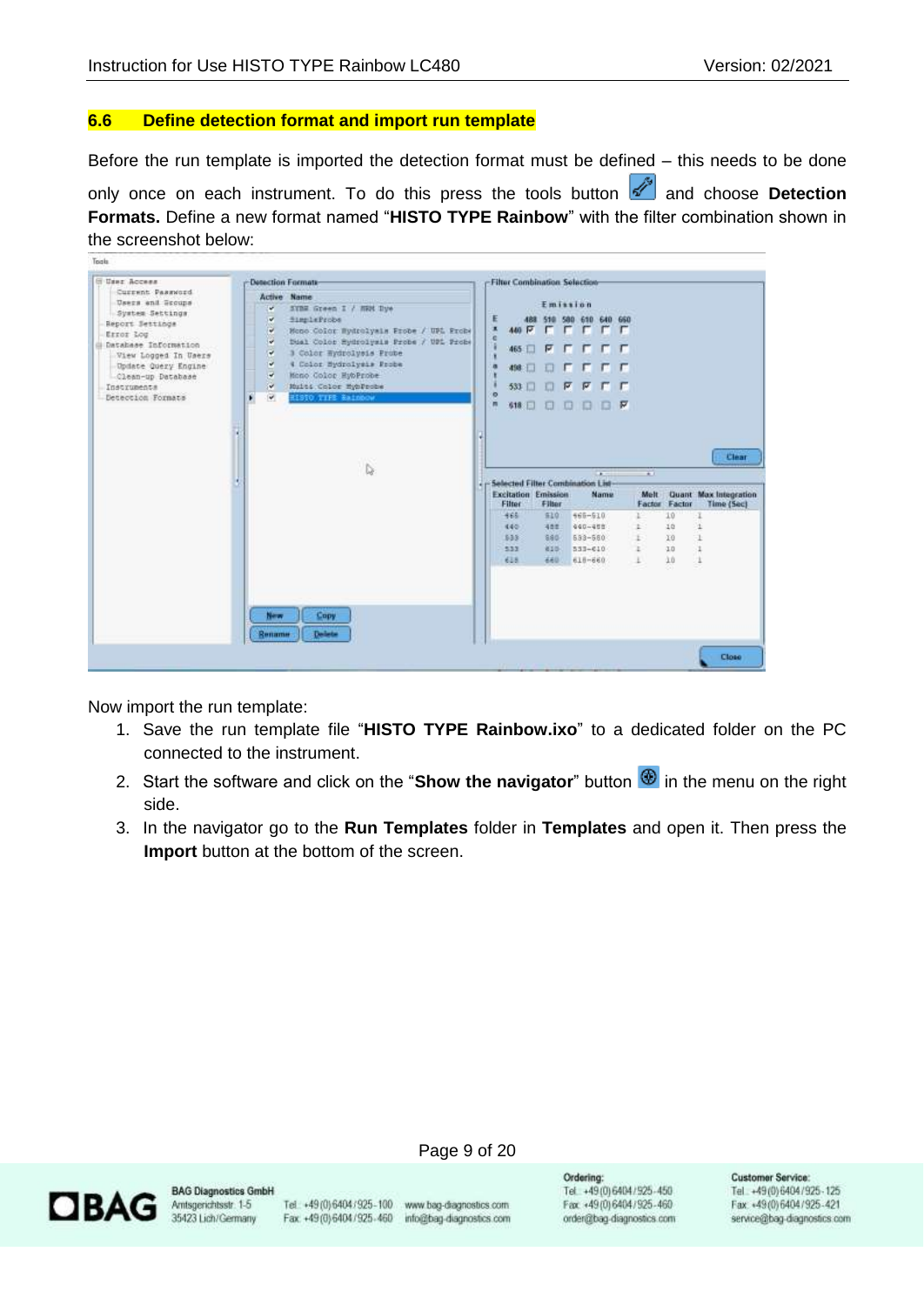| IJ<br>Instrument:                                                        | LightCycler <sup>®</sup> 480 Software release 1.5.1.62<br>Virtual LightCycler 480 96 System II / Not Connected                                                                                               |                |                               |                                      |                                               |
|--------------------------------------------------------------------------|--------------------------------------------------------------------------------------------------------------------------------------------------------------------------------------------------------------|----------------|-------------------------------|--------------------------------------|-----------------------------------------------|
| <b>Window:</b>                                                           | <b>Navigator</b>                                                                                                                                                                                             |                |                               |                                      |                                               |
|                                                                          |                                                                                                                                                                                                              |                | <b>Navigator</b>              |                                      |                                               |
| <b>E</b> -1<br>田<br>Roche<br>$\overline{H}$<br>$\overline{+}$<br>由<br>Ėŀ | Administration<br>System Admin<br>Experiments<br>Macros<br>Preferences<br>Special Data<br>Templates<br>Analysis Templates<br><b>Benot Templates</b><br>Run Templates<br>Sample Templates<br>Subset Templates |                |                               |                                      |                                               |
| Problem<br><b>Reporting</b><br><b>New</b>                                | Import<br><b>New Folder</b>                                                                                                                                                                                  | Export<br>Open | <b>Batch Import</b><br>Rename | <b>Batch Export</b><br><b>Delete</b> | <b>Results Batch</b><br><b>Export</b><br>Copy |

4. Select the template from the location on your PC and click open.

| Import File         |            |                               |              |                       | $\times$  |
|---------------------|------------|-------------------------------|--------------|-----------------------|-----------|
| Suchen in:          | Templates  |                               | $\mathbf{r}$ | $-000$                |           |
|                     | Name       | ×                             |              | <b>Anderungsdatum</b> | Typ       |
| Schneibugnff        |            | <b>HISTO TYPE Rainbow.ixo</b> |              | 29.06.2021 15:47      | DO-D      |
|                     |            |                               |              |                       |           |
| Desktop             |            |                               |              |                       |           |
| <b>Bibliotheken</b> |            |                               |              |                       |           |
|                     |            |                               |              |                       |           |
| Deser PC            |            |                               |              |                       |           |
| Netzwerk            |            |                               |              |                       |           |
|                     | ¢          |                               |              |                       | э         |
|                     | Dateiname: | <b>HISTO TYPE Ranbow</b>      |              | ×                     | Offnen    |
|                     | Dateityp:  | Object. Joo files (" Joo)     |              | $\star$               | Abbrechen |

#### Page 10 of 20



**BAG Diagnostics GmbH** Amtsgerichtsstr. 1-5<br>35423 Lich/Germany

Tel. +49 (0) 6404 / 925-100 www.bag-diagnostics.com<br>Fax: +49 (0) 6404 / 925-460 info@bag-diagnostics.com

info@bag-diagnostics.com

Ordering:<br>Tel. +49(0)6404/925-450<br>Fax: +49(0)6404/925-460 order@bag-diagnostics.com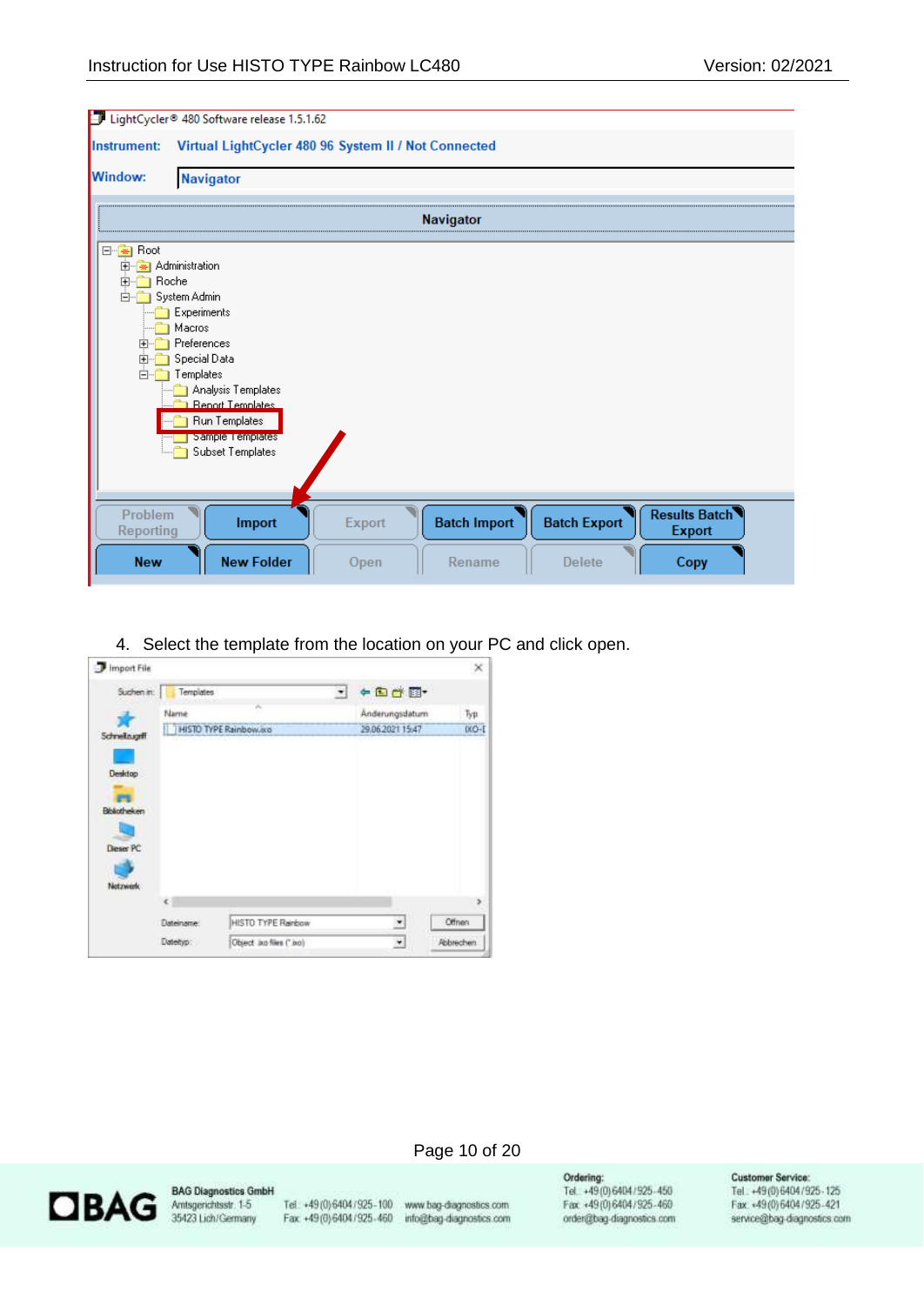5. On the next Screen press the **Save** button on the right-hand menu.

| at LightCorier® 800 between interes 1,37.00.          |   |              |                                   | $-100$<br>$\frac{1}{2} \left( \frac{1}{2} \right) \left( \frac{1}{2} \right) \left( \frac{1}{2} \right) \left( \frac{1}{2} \right)$ |
|-------------------------------------------------------|---|--------------|-----------------------------------|-------------------------------------------------------------------------------------------------------------------------------------|
| between Weart Light you (IE N laws 1) No Comment      |   |              | Detailsee: My Computer (Research) | G                                                                                                                                   |
| <b>SEETILE LIFE SUARIOR</b><br><b>Mindson</b>         | э | <b>Stati</b> | Symptonian .                      |                                                                                                                                     |
| <b>Service</b><br><b>HAVE SMILLER</b>                 |   |              |                                   |                                                                                                                                     |
| Digital State   The Common                            |   |              |                                   |                                                                                                                                     |
| <b>Sympa</b>                                          |   |              |                                   |                                                                                                                                     |
|                                                       |   |              |                                   |                                                                                                                                     |
| <b>All Card Card</b>                                  |   |              |                                   |                                                                                                                                     |
| have it we template a driving modulate for this type. |   |              |                                   |                                                                                                                                     |
| the second company of the                             |   |              |                                   | <b>8 2 3</b>                                                                                                                        |
|                                                       |   |              |                                   |                                                                                                                                     |
|                                                       |   |              |                                   | Ξ                                                                                                                                   |
|                                                       |   |              |                                   |                                                                                                                                     |
|                                                       |   |              |                                   | $\frac{6}{8}$                                                                                                                       |
|                                                       |   |              |                                   |                                                                                                                                     |
|                                                       |   |              |                                   |                                                                                                                                     |
|                                                       |   |              |                                   |                                                                                                                                     |
|                                                       |   |              |                                   |                                                                                                                                     |
|                                                       |   |              |                                   |                                                                                                                                     |
|                                                       |   |              |                                   | a<br>P                                                                                                                              |
|                                                       |   |              |                                   |                                                                                                                                     |

6. Again select the **Run Template** folder and confirm with the tick mark.

| Save Template                                                                                                                                                                                                      |
|--------------------------------------------------------------------------------------------------------------------------------------------------------------------------------------------------------------------|
| <b>E-G</b> Root<br><b>E-G</b> System Admin<br>Experiments<br>Macros<br><b>E</b> Preferences<br>E-C Special Data<br>Femplates<br>Analysis Templates<br>Turator scalesce<br><b>Run Template:</b><br>Subset Templates |
|                                                                                                                                                                                                                    |
| Mame HISTO TYPE Rainbow                                                                                                                                                                                            |

7. The template is now saved. Close the screen in the menu on the right-hand side:  $\otimes$ 

#### <span id="page-10-0"></span>**6.7 Perform the real-time PCR run**

Before you start the run make sure that "White Plates" is selected in the Tools section for **Instruments**.



Tel. +49 (0) 6404 / 925-100 www.bag-diagnostics.com Fax: +49(0)6404/925-460 info@bag-diagnostics.com Ordering: Tel: +49(0)6404/925-450 Fax: +49(0)6404/925-460 order@bag-diagnostics.com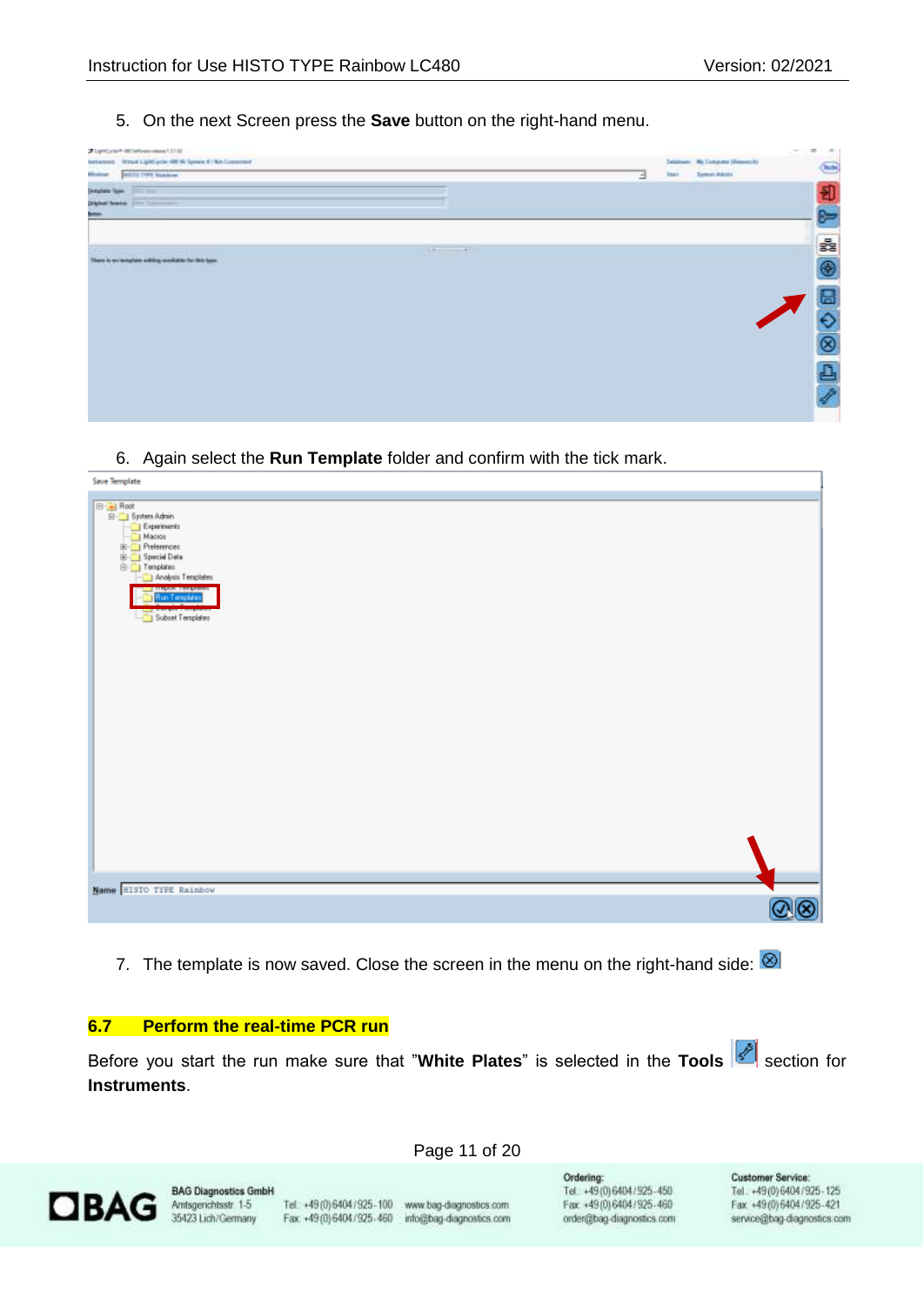| Users and Groups<br>System Settings                                                           |                                                   | Connection     | Operation Log                                     |                                      | <b>Self Test</b>                                         |
|-----------------------------------------------------------------------------------------------|---------------------------------------------------|----------------|---------------------------------------------------|--------------------------------------|----------------------------------------------------------|
| Report Settings<br>Error Log<br>Database Information.                                         | <b>Connection Settings</b><br><b>Name</b>         |                | Firmat himmeyeles 410 NCSystem II                 |                                      | Lamp-<br><b>Absolute Intensity</b>                       |
| View Logged In Users<br><b>Update Query Engine</b><br>Clean-up Database<br><b>Instruments</b> | <b>IP Address</b>                                 | 9.9.9.9        |                                                   | Tash Climnocities                    | Operation Time (h)<br>Reset values after Lamp Change     |
| Formats<br>Detect.                                                                            | <b>Instrument Settings-</b><br>El Barroda Enabled |                | <b>Plate Type:</b>                                | <b>CEWATH Planes</b><br>Clear Pintes | Mood Planet june configurable)                           |
|                                                                                               | -Instrument Information-<br>Instrument ID         | Vittal-M-Syst1 |                                                   | Block Size                           | <b>Block Type Allenance</b>                              |
|                                                                                               | <b>Technical Information</b>                      |                | <b>Excitations Filters</b>                        |                                      | <b>Emission Filters</b>                                  |
|                                                                                               | <b>Not Connected</b>                              |                | Pos Wavelength<br>440<br>465<br>455<br>553<br>610 | a<br>LY.<br>11<br>٠                  | Pos Wavelength<br>488<br>610<br>880<br>410<br>640<br>640 |

By clicking on "**New experiment from template**" in the start screen open the template "**HISTO TYPE Rainbow.ixo**" from the run templates folder. Then click on the tick mark to confirm.

|        | 1 Low War E 490 Suffered Information 12                                        |                                                                                                                                              |                                     |                              | - 8            |
|--------|--------------------------------------------------------------------------------|----------------------------------------------------------------------------------------------------------------------------------------------|-------------------------------------|------------------------------|----------------|
|        | Instrument: LC400 IE96 xn32041 / Standby (no MWP)                              |                                                                                                                                              | Database:                           | Research Database (Research) | soche)         |
| Window | Owenview                                                                       |                                                                                                                                              | <b>User:</b><br><b>Sydney Admin</b> |                              |                |
|        |                                                                                |                                                                                                                                              |                                     |                              |                |
|        | LightCycler® 480 Software release 1.5.1.62 SP3                                 |                                                                                                                                              |                                     |                              | 튑              |
|        | Version 1.5.1.62                                                               |                                                                                                                                              |                                     |                              | Þ              |
|        | Create Experiment Nors Templete                                                |                                                                                                                                              |                                     | <b>M</b> Creation<br>--      |                |
|        | -Ron Templates-                                                                |                                                                                                                                              |                                     |                              | ś              |
|        | <b>Name</b>                                                                    | Path                                                                                                                                         | <b>Creation Date</b>                | F.                           |                |
|        | Endpoint Genutyping (PCR Read) 96-8<br>Endport Genstyping (Pre-Post Read) 96-8 | Roche/Templates/Run Templates/System II Run 07/20/2007 17:08:36 713<br>Roche/Templates/Run Templates/System II Run 07/20/2007 17:13:51.398   |                                     | w Experiment                 |                |
|        | Gene Scanning 96-8                                                             | Roche/Templates/Run Templates/System ft Run 07/20/2007 16:44:36 871                                                                          |                                     |                              | $\circledcirc$ |
|        | HybProbe 36-E<br>More Color Hydrolysis Probe - UPL Probe 96 8                  | Rache/Templates/Run Templates/Bystem II Run 07/18/2007 15:44:17.911<br>:Roche/Templates/Run Templates/System II Run (7/20/2007 16:32:53.576) |                                     | <b>Brittest from Macro</b>   |                |
|        | SimileProbe 96-8                                                               | Roche/Templates-Run Templates/System 11 Run 87/20/2007 15:53:27 964                                                                          |                                     | <b>Brook from Tempty</b>     | 뉴              |
|        | SYER Given   964                                                               | RochwTemptates Run Temptates/System II Run (17/20/2007 15:54:55:391)                                                                         |                                     |                              |                |
|        | <b>BID TWE Rank</b>                                                            | Suite Advisit massivites Tenane<br>$\mathbf{r}$                                                                                              | <b>ELTANTI ISS</b>                  | <b>Existing Object</b>       |                |
|        | - Subset Templates-                                                            |                                                                                                                                              |                                     |                              |                |
|        | <b>Name</b>                                                                    | Path                                                                                                                                         | <b>Creation Date</b>                |                              |                |
|        |                                                                                |                                                                                                                                              |                                     |                              |                |
|        |                                                                                |                                                                                                                                              |                                     |                              |                |
|        |                                                                                |                                                                                                                                              |                                     |                              |                |
|        |                                                                                |                                                                                                                                              |                                     |                              |                |
|        |                                                                                |                                                                                                                                              |                                     |                              |                |
|        | - Sample Editor Templates                                                      | 53<br>×                                                                                                                                      |                                     |                              |                |
|        | Martin                                                                         | Path.                                                                                                                                        | <b>Creation Date</b>                |                              |                |
|        |                                                                                |                                                                                                                                              | 3                                   |                              |                |
|        |                                                                                |                                                                                                                                              |                                     |                              |                |
|        |                                                                                |                                                                                                                                              |                                     |                              |                |
|        |                                                                                |                                                                                                                                              |                                     |                              |                |
|        |                                                                                |                                                                                                                                              |                                     |                              |                |
|        |                                                                                |                                                                                                                                              |                                     |                              |                |
|        |                                                                                |                                                                                                                                              |                                     |                              |                |
|        |                                                                                |                                                                                                                                              |                                     |                              |                |

#### Page 12 of 20



**BAG Diagnostics GmbH** Amtsgerichtsstr. 1-5<br>35423 Lich/Germany

Tel. +49 (0) 6404 / 925-100 www.bag-diagnostics.com Fax: +49(0)6404/925-460

info@bag-diagnostics.com

Ordering: Tel: +49(0)6404/925-450 Fax: +49(0)6404/925-460 order@bag-diagnostics.com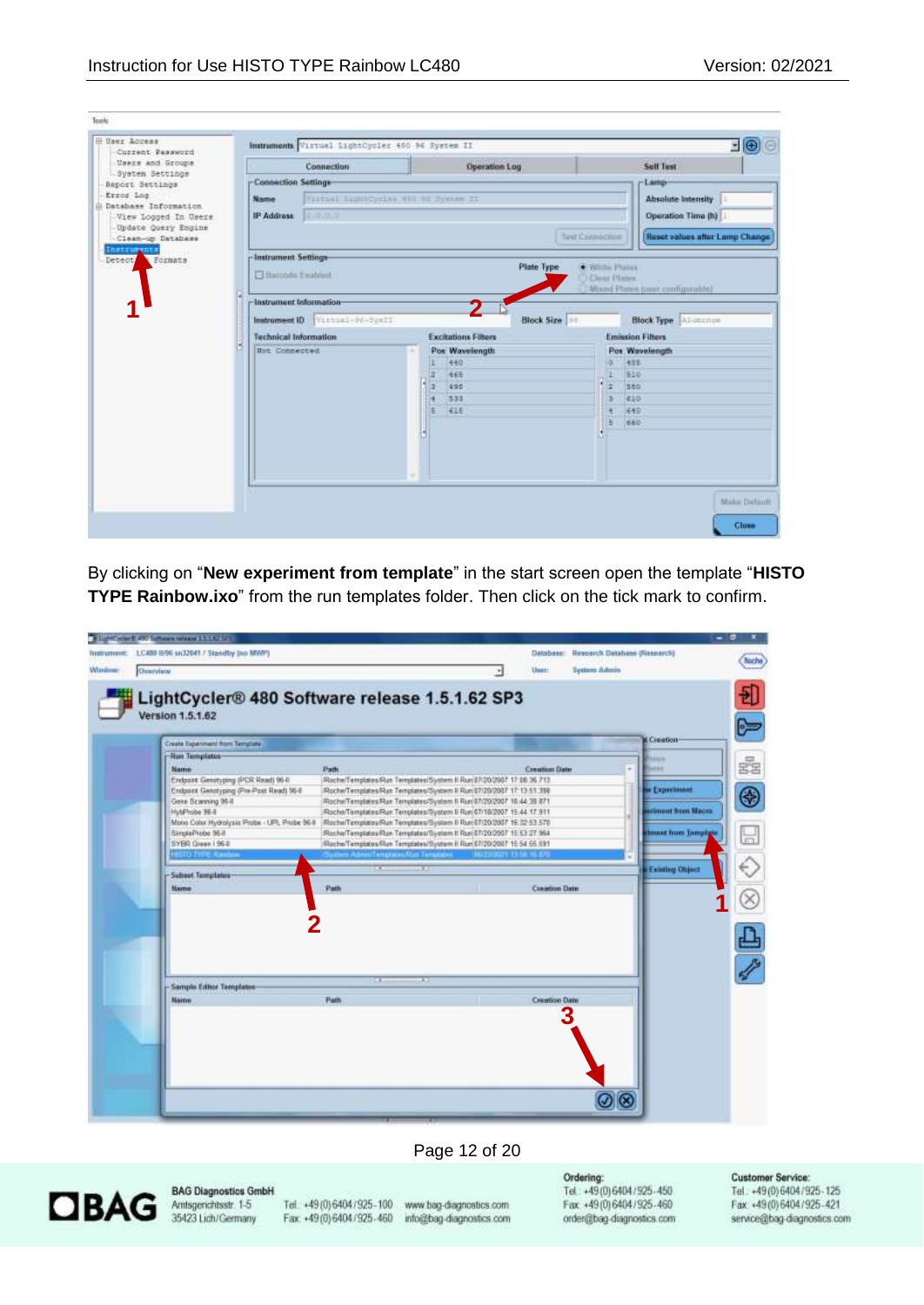Then click on the "**Save**" button to save the new experiment with a new name beginning with the RUN ID created in the PlexTyper® software. Confirm by clicking on the tick mark.

| σ<br><b>Industrial Control</b><br>Wolver | aper city \$ 49 indicate wide (1). In<br>Wennie Lightfurier #6110 Append it   Not Licenseously<br><b>New Experiment</b> |                                                                                                                                   | <b>Sank</b> | Stateholder: My Company (Beautiful)<br>G<br><b>Vythesi Adamin</b>                                                                                                                                            |
|------------------------------------------|-------------------------------------------------------------------------------------------------------------------------|-----------------------------------------------------------------------------------------------------------------------------------|-------------|--------------------------------------------------------------------------------------------------------------------------------------------------------------------------------------------------------------|
| 1,1141<br>$-$                            | Side<br><b>Determed Termed STEER CYPE 9</b><br><b>Deter Comp 13</b>                                                     | Save LightCycler® 480 Experiment                                                                                                  |             | <b>Name Arena</b><br>6                                                                                                                                                                                       |
| F<br><b>Barry</b><br><b>College</b>      | <b>Pressure Name</b><br>(mild)<br>$144 +$<br>Grite.<br><b>TeamERX</b><br>⊛. –                                           | □ <u>--</u> Root<br>Ė-A<br>System Admin<br>Experiments<br>Macros<br>Preferences<br> 主⊡<br>Special Data<br>画<br><b>h</b> Templates |             | <b>Castro</b><br><b>Brandy of Mode</b><br>ge.<br>Theme.<br>$^{11.1}$<br>믕<br><b>Buin</b><br>$\overline{\odot}$<br>TOAMHERHAKEN<br>⊟<br><b>Wee CTX</b><br><b>Thry Delin Dan</b><br>$\overline{\diamond}$<br>Ø |
|                                          | <b>CONSTRUCT</b><br><b>DEAN</b><br>3.01.01<br>÷<br>$\frac{1}{2}$ $\frac{1}{2}$                                          | Name PT3 RainbowRun                                                                                                               | 3           | 凸夕<br>515.75<br>1.88<br><b>Millione II, Intitude II</b><br><b>Smith</b>                                                                                                                                      |
|                                          |                                                                                                                         | $1 - 11$                                                                                                                          |             | ⊚                                                                                                                                                                                                            |

Choose the correct detection format in the "**Setup**" field. Then you can start the run with the "**Start Run**" button.



#### Page 13 of 20



**BAG Diagnostics GmbH** Amtsgerichtsstr. 1-5 35423 Lich/Germany

Tel: +49 (0) 6404 / 925 - 100 www.bag-diagnostics.com Fax: +49(0)6404/925-460

info@bag-diagnostics.com

Ordering: Tel: +49(0)6404/925-450 Fax: +49(0)6404/925-460 order@bag-diagnostics.com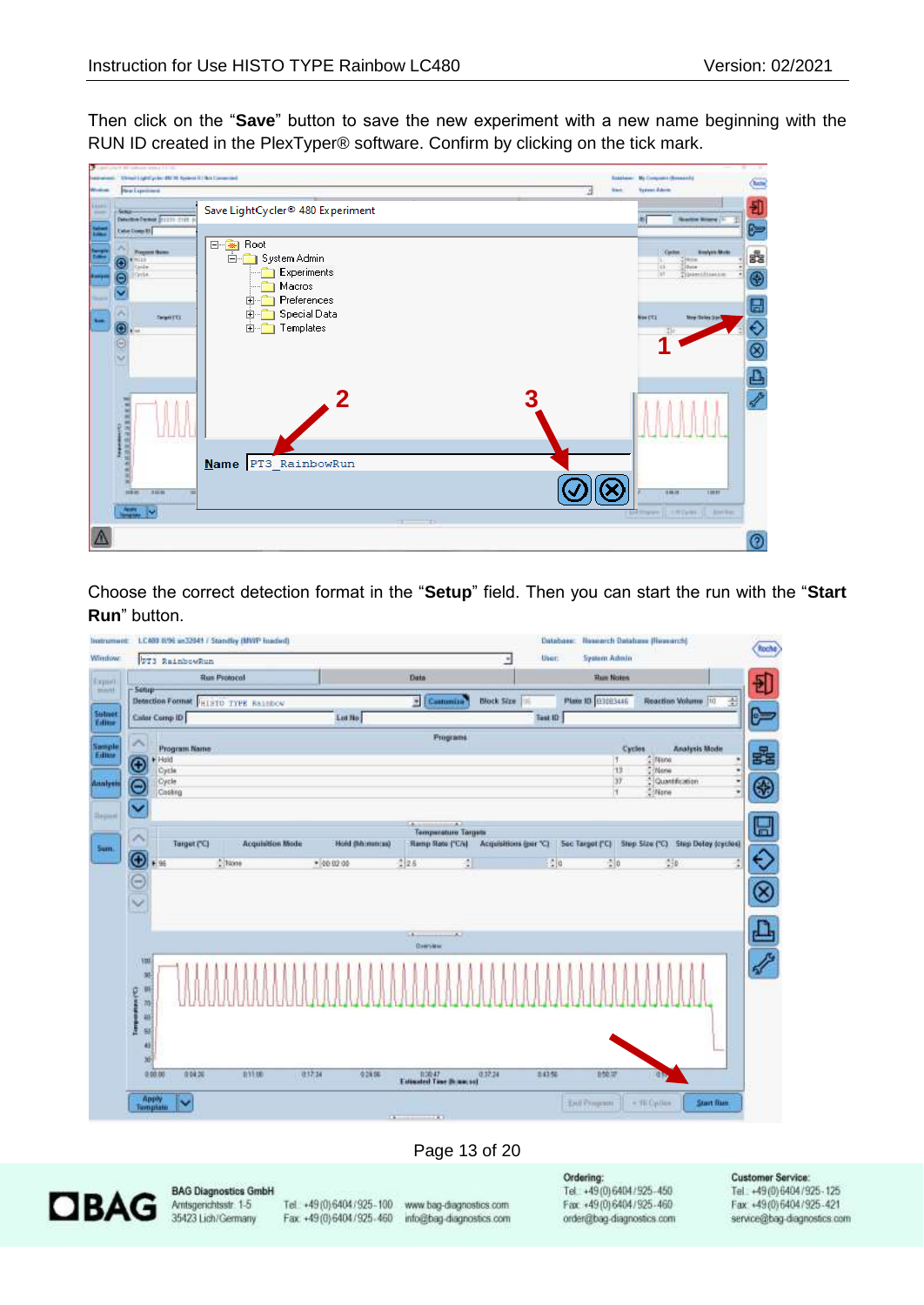#### <span id="page-13-0"></span>**6.8 Export of results from LightCycler® 480 II**

PlexTyper<sup>®</sup> utilises xml files from LightCycler<sup>®</sup> 480 II instruments. After the run is complete there is no requirement for analysis in the Roche software. Export the raw data in XML form with the following steps:

- 1) If not already open use the Roche software to open the Roche. IXO file.
- 2) Navigate to the export function  $\Theta$  in the Roche software.

3) Select Export. The windows pop up will allow you to '**Save as type'**. Please select "**Summary XML File (\*xml)**" from the drop down menu. Export the run file to a suitable location for import into PlexTyper® software.

| Save in:      | LC480 PES  |                                    | 白び囲<br><b>Sec.</b> |                     |                          |      |
|---------------|------------|------------------------------------|--------------------|---------------------|--------------------------|------|
|               | Name       |                                    | Date modified      | Type                | Size                     |      |
|               |            | PT136 19Z0135 QH-2021-02-26-08.xml | 01/03/2021 12:39   | XMI Document        | 3,922 KB                 |      |
| Quick access  |            | PT135 19Z0707 QH-2021-02-26-07.xml | 01/03/2021 12:38   | XML Document        | 3,922 KB                 |      |
|               |            | PT134 19Z0136 OH-2021-02-26-06.xml | 01/03/2021 12:35   | XML Document        | 3,922 KB                 |      |
| Desktop       |            | PT133 19Z0133 OH-2021-02-26-05.xml | 01/03/2021 12:34   | XMI Document        | 3,923 KB                 |      |
|               |            | PT132 19Z0719 OH-2021-02-26-04.xml | 01/03/2021 12:33   | XML Document        | 3,923 KB                 |      |
| <b>Gentle</b> |            | PT131 19Z0689 QH-2021-02-26-03.xml | 01/03/2021 12:33   | <b>XML</b> Document | 3,923 KB                 |      |
| Libraries     |            | PT130 19Z0748 QH-2021-02-26-02.xml | 01/03/2021 12:32   | XML Document        | 3,922 KB                 |      |
|               |            | PT128 19Z0690 OH-2021-02-25-08.xml | 01/03/2021 12:30   | XML Document        | 3.921 KB                 |      |
|               |            | PT129 21Z0045 QH-2021-02-26-01.xml | 01/03/2021 12:28   | XML Document        | 3,921 KB                 |      |
| This PC       |            | PT120 19Z0382 QH-2021-02-22-03.xml | 23/02/2021 15:11   | XML Document        | 3,922 KB                 |      |
|               |            | PT119 18Z0192 OH-2021-02-22-02.xml | 23/02/2021 15:10   | XMI Document        | 3,920 KB                 |      |
| Network       |            | PT118 19Z0068 QH-2021-02-22-01.xml | 23/02/2021 15:10   | XML Document        | 3,921 KB                 |      |
|               |            | PT116 19Z0709 OH-2021-02-19-04.xml | 19/02/2021 14:51   | <b>XML</b> Document | 3,922 KB                 |      |
|               |            | DT115 1070021 OH-2021-02-10-03 vml | 19/02/2021 14-50   | <b>XMI Document</b> | 3 924 KR                 |      |
|               | File name: | QH-2021-02-26-08.xml               |                    |                     | $\overline{\phantom{a}}$ | Save |

#### Page 14 of 20



**BAG Diagnostics GmbH** Amtsgerichtsstr. 1-5 35423 Lich/Germany

Tel: +49 (0) 6404 / 925 - 100 www.bag-diagnostics.com Fax: +49(0)6404/925-460 info@bag-diagnostics.com

Tel: +49(0)6404/925-450 Fax: +49(0)6404/925-460 order@bag-diagnostics.com

Ordering:

**Customer Service:** 

Tel. +49 (0) 6404/925-125 Fax: +49(0)6404/925-421 service@bag-diagnostics.com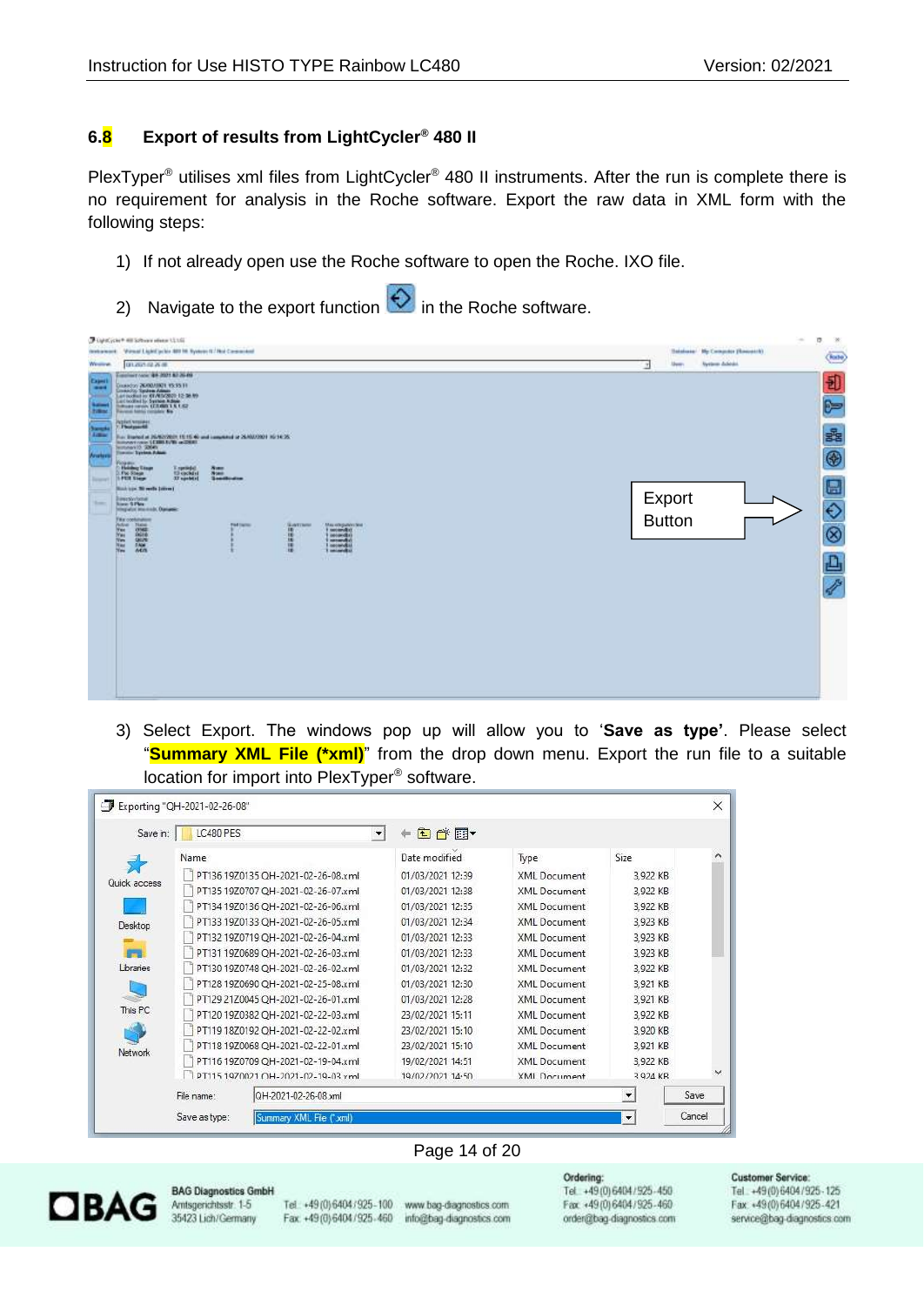If the XML file has not been set up in the LightCycler<sup>®</sup> 480 II with the PT prefix number it should now be given the correct prefix so that it looks similar to the image below.

| Name                           | $\vee$ Date modified | <b>lype</b>         |            |
|--------------------------------|----------------------|---------------------|------------|
| PT199 Rainbow run DNA 126F.xml | 14/01/2021 16:24     | <b>XML</b> Document | $3.963$ KB |

#### <span id="page-14-0"></span>**6.9 Evaluation and interpretation of the results**

For evaluation and interpretation of the data it is mandatory to use the PlexTyper<sup>®</sup> software (available free of charge from BAG Diagnostics) in conjunction with the kit specific data file. The kit files required for the evaluation are available from the BAG Diagnostics download server [\(www.service.bag-diagnostics.com\)](http://www.service.bag-diagnostics.com/).

Please make a note of the lot number of the kit. The interpretation kit files are product and lot specific. Use of incorrect kit files could result in incorrect genotyping. For interpretation of the results the raw data must be transferred from the thermocycler to a computer running the PlexTyper<sup>®</sup> software (e.g. with a suitable USB drive).

HISTO TYPE Rainbow LC480 is a 5-channel, 96 well multiplex genotyping test. It is possible to view data on the amplification machine software, but it is not possible to interpret without use of the PlexTyper<sup>®</sup> software. For LightCycler<sup>®</sup> 480 II analysis colour compensation must be applied, which occurs in the PlexTyper® software.

#### <span id="page-14-1"></span>**6.10 Import of the results file into the PlexTyper® software**

#### **Please follow the instructions for use for the PlexTyper**® **software for interpretation of the data.**

Open the PlexTyper® software. From the home screen choose **View plates with no associated results** under **Plates**. A list opens with all tests that are not linked with raw data yet. There is a global **Search** field at the top of the table to search the whole table.

| View Plates With No Associated Results |           |                |          |                       |           |                   |         |            |            |                  |               |
|----------------------------------------|-----------|----------------|----------|-----------------------|-----------|-------------------|---------|------------|------------|------------------|---------------|
| 19Z                                    |           | <b>Search</b>  |          |                       |           |                   |         |            |            |                  |               |
| Flun ID                                | Test Size | When Added     | User.    | <b>Product Number</b> | Lot       | <b>Kit Name</b>   | KSI     | Sample IDT | Sample IDZ | <b>Full Name</b> | Date of Birth |
| 36                                     |           | 96 13 May 2020 | actimin. | 728230                | 950FEHM00 | HittoType Rainbow | $-1017$ | 192003     | WON'M.     |                  |               |
| $\frac{\text{PTS}}{\text{PT6}}$        |           | 96 13 May 2020 | admin    | 728220                | 950FEHM06 | HistoType Rainbow | 1017    | 920030     | <b>PAR</b> |                  |               |
|                                        |           | 96 13 May 2020 | admin    | 728220                | 950FEHM06 | HistoType Rainbow | 1017    | 920744     |            |                  |               |

Double click on the required test to be interpreted; this opens the results summary window. Select **Import File** and select the XML file with the correct PT RUN ID prefix (e.g. PT4.xml) exported from the LightCycler® 480 II.

Page 15 of 20



**BAG Diagnostics GmbH** Amtsgerichtsstr. 1-5 35423 Lich/Germany

Tel.: +49 (0) 6404 / 925-100 www.bag-diagnostics.com Fax: +49(0)6404/925-460 info@bag-diagnostics.com

Ordering: Tel: +49(0)6404/925-450 Fax: +49(0)6404/925-460 order@bag-diagnostics.com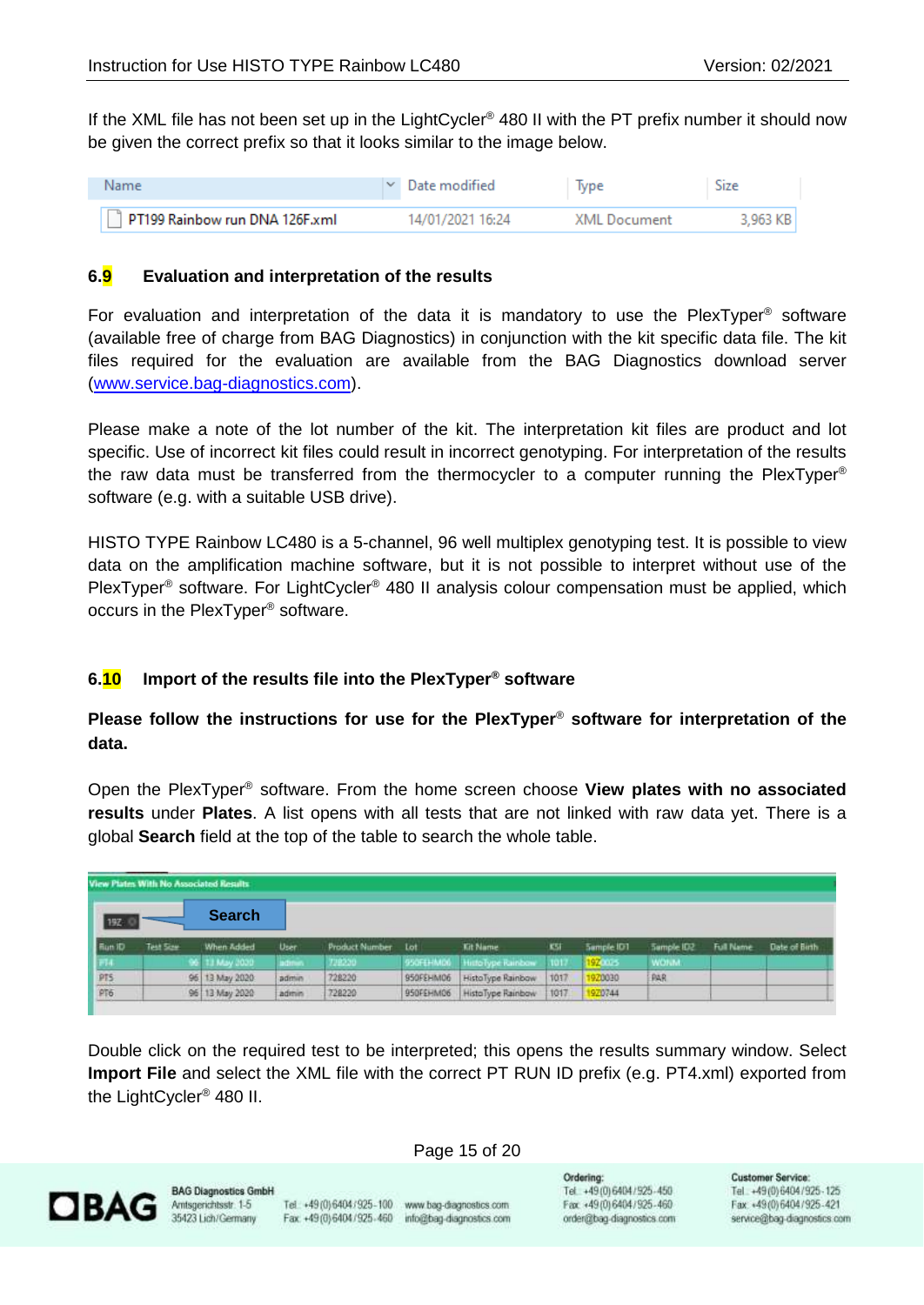Initial loading of the kit file data takes approximately 45 seconds, unless it is already open, the bottom left corner of the screen shows a progress bar. After that the results for user review are presented.

A negative control (NTC) is used as contamination control. If DNA or contaminating amplicon is inadvertently added to the NTC reaction a positive signal will occur. If the Cq is less than 36 it will be detected as possible contamination by the PlexTyper® software and a warning message is generated. Amplification signals above Cq 36 in the NTC are regarded as PCR artefacts and are disregarded. If PCR contamination is suspected, it is advisable to follow local decontamination guidelines and to exchange the reagents.

The raw data collected from the cycler-specific software will be imported into the PlexTyper® software. Based on the Cq values, RFUs (relative fluorescence units), quality scores and the curve progression the PlexTyper ® software determines the molecular genetic HLA pattern of the specimens used (see instructions for use for PlexTyper<sup>®</sup> for details).

#### <span id="page-15-0"></span>**7. WARNINGS AND DISPOSAL INSTRUCTIONS**

HISTO TYPE Rainbow LC480 is **designed for in vitro diagnostic use**. The kit should only be used by specially trained, qualified personnel. All work should be performed in accordance with Good Laboratory Practice.

All materials of biological origin used in the test to obtain DNA (e.g. blood) should be considered as potentially infectious. Therefore, appropriate safety precautions are recommended when handling biological materials as required by Good Laboratory Practice standards.

Biological materials must be inactivated before disposal (e.g. by autoclaving). Disposable materials must be autoclaved or incinerated after use. Spilled potentially infectious material should be removed immediately with an absorbent paper towel and the contaminated area disinfected with an appropriate disinfectant or 70% Ethanol. Material used to remove spills must be inactivated before disposal (e.g. by autoclaving).

Disposal of all specimens, unused reagents and waste should be in accordance with the legislation of the respective country and the local authorities.

Microbial contamination of reagents while taking aliquots should be avoided. The use of sterile disposable pipettes and pipette tips is recommended. Do not use reagents looking cloudy or showing signs of microbial contamination.

#### **For the Plex Mix the following hazardous material labeling are applicable:**



#### **Symbol: Warning**

**Hazard statements H317 May cause an allergic skin reaction. Precautionary statements** P101 If medical advice is needed, have product container or label at hand. P102 Keep out of reach of children. P103 Read carefully and follow all instructions.

Page 16 of 20



**BAG Diagnostics GmbH** Amtsgerichtsstr. 1-5 35423 Lich/Germany

Tel.: +49 (0) 6404 / 925-100 www.bag-diagnostics.com Fax: +49(0)6404/925-460 info@bag-diagnostics.com

Ordering: Tel: +49(0)6404/925-450 Fax: +49(0)6404/925-460 order@bag-diagnostics.com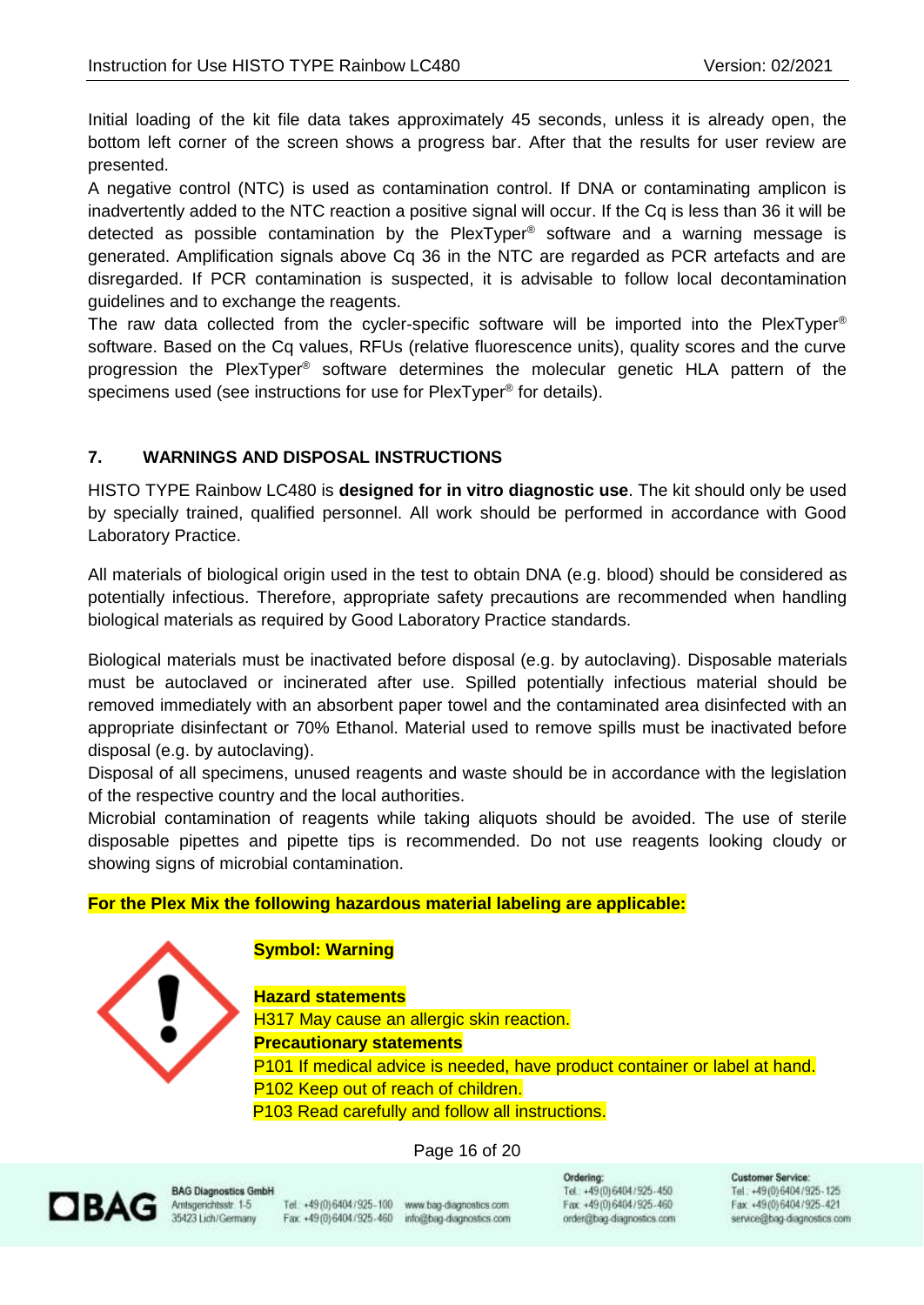P302+P352 IF ON SKIN: Wash with plenty of water.

P280 Wear protective gloves/protective clothing/eye protection/face protection/hearing protection. P333+P313 If skin irritation or rash occurs: Get medical advice/attention. P501 Dispose of contents/container in accordance with local/national regulation.

A material safety data sheet (MSDS) for the Plex Mix is available for download from **[www.bag](http://www.bag-diagnostics.com/)[diagnostics.com](http://www.bag-diagnostics.com/)**. No further MSDS are required according to article 31 of REACH regulation (EC) no. 1907/2006 and the regulation (EC) no. 1272/2008.

#### <span id="page-16-0"></span>**8. KIT SPECIFICATIONS**

The combination of primers and probes allows the determination of human HLA class I and II alleles according to lot-specific data (low to medium resolution, detection of all alleles with the exception of single rare alleles). The accuracy and reproducibility of the reactivity of the test kit is checked for each lot with control specimens with known HLA-alleles. The kit determines the HLA-Loci A, B, C, DRB1, DRB3, DRB4, DRB5, DQA1, DQB1, DPA1 and DPB1.

#### **8.1 SPECIFIC PERFORMANCE CHARACTERISTICS**

#### <span id="page-16-1"></span>**8.1.1 Diagnostic sensitivity and specificity**

A total of 114 of DNA samples pre-typed for the relevant HLA loci or international reference cell lines were tested with the HISTO TYPE Rainbow LC480 kit to show the correct reactivity. There was a 100% concordance of results with the pre-typings for all loci except DPA1. A single DPA1 discrepancy was identified in cell line IHW01059, where in addition to the expected DPA1\*01:04 a DPA1\*01:03 was identified as well. It is expected that in fact the cell line sample has only been reported for one allele previously and it is expected that this will be resolved by genotyping the sample on another  $C \epsilon$  marked system.

| Locus            | No of samples with previous result for the locus | Concordant | % Concordance |
|------------------|--------------------------------------------------|------------|---------------|
| A                | 114                                              | 114        | 100%          |
| В                | 114                                              | 114        | 100%          |
| $\mathbf c$      | 114                                              | 114        | 100%          |
| DRB1             | 113                                              | 113        | 100%          |
| DRB <sub>3</sub> | 111                                              | 111        | 100%          |
| DRB4             | 111                                              | 111        | 100%          |
| DRB5             | 111                                              | 111        | 100%          |
| DQA1             | 112                                              | 112        | 100%          |
| DQB1             | 112                                              | 112        | 100%          |
| DPA <sub>1</sub> | 111                                              | 110        | 99%           |
| DPB1             | 112                                              | 112        | 100%          |

#### Page 17 of 20



**BAG Diagnostics GmbH** Amtsgerichtsstr. 1-5 35423 Lich/Germany

Tel.: +49 (0) 6404 / 925-100 www.bag-diagnostics.com Fax: +49(0)6404/925-460

info@bag-diagnostics.com

Ordering: Tel: +49(0)6404/925-450 Fax: +49(0)6404/925-460 order@bag-diagnostics.com

#### Customer Service:

Tel. +49 (0) 6404/925-125 Fax: +49(0)6404/925-421 service@bag-diagnostics.com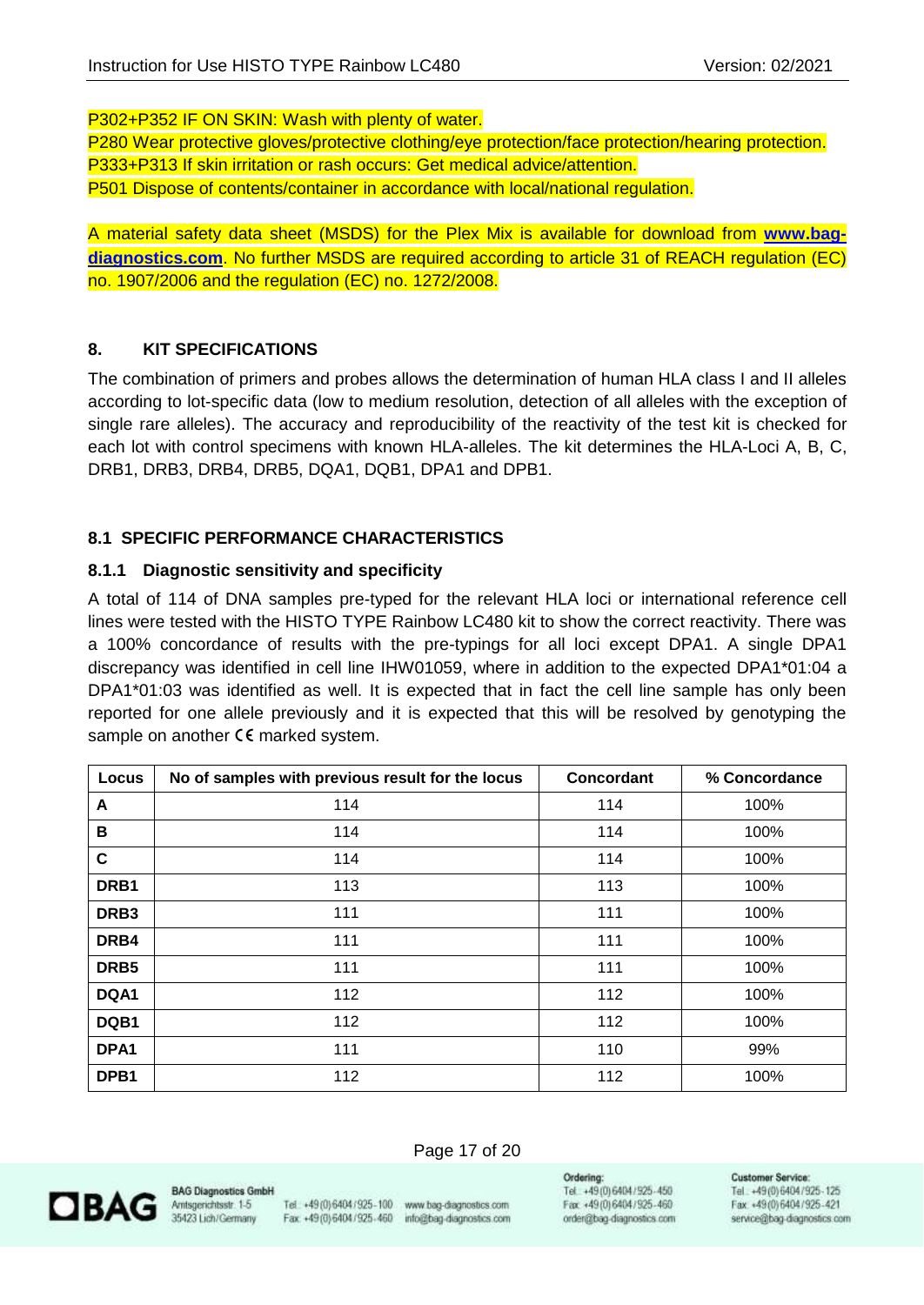#### <span id="page-17-0"></span>**8.1.2 Analytical sensitivity and measuring range**

Validation tests have shown that variation of the amount of DNA from 8 ng to 30 ng per reaction has no significant effect on the specific detection of HLA alleles.

#### <span id="page-17-1"></span>**8.1.3 Analytical specificity / cross reactive substances**

Eight substances that might interfere with the assay were tested and the following concentrations were shown to have no detrimetal effect on the results:

| <b>Substance</b>                                       | <b>Maximal non-inhibitory concentration</b> |
|--------------------------------------------------------|---------------------------------------------|
| Protein (BSA)                                          | $0.2$ mg/ml                                 |
| TE (Tris/EDTA, pH 8.0)                                 | 7 mM Tris, 0.7 mM EDTA                      |
| <b>NaCl</b>                                            | $20 \text{ mM}$                             |
| Ethanol                                                | 1%                                          |
| Haemoglobin                                            | $0.01$ mg/ml                                |
| Sodium Citrate                                         | 7 mM                                        |
| DNA extraction buffer 1 (Qiagen QIAamp DNA Blood Kits) | 1%                                          |
| DNA extraction buffer 2 (Qiagen QIAamp DNA Blood Kits) | 2%                                          |

#### <span id="page-17-2"></span>**9. LIMITS OF THE METHOD**

During DNA isolation, special attention must be paid to the fact that the RT-PCR method reacts very sensitively to cross-contaminations. Special care should be taken to avoid contamination of kit reagents and other laboratory materials with amplicons or DNA.

The performance of a negative control without DNA in well H12 is strongly recommended. No fluorescence signal below 36 Cq should be detected in the NTC (H12) with molecular grade water. In the case of signal development in the negative control, the PCR laboratory workplace may have to be decontaminated from DNA and the reagents exchanged if necessary.

All devices (e.g. pipettes, real-time cyclers) must be calibrated according to the manufacturer's specifications.

#### <span id="page-17-3"></span>**10. INTERNAL QUALITY CONTROL**

Internal quality controls for new lots can be performed with a combination of DNA specimens with known HLA type. An internal control to verify successful amplification is included in the dried oligomixes.

Performance of negative controls (well H12) to detect possible contaminations is recommended. For this purpose, prepare a test without DNA (NTC), see section 6.4.



**BAG Diagnostics GmbH** Amtsgerichtsstr. 1-5 35423 Lich/Germany

Tel.: +49 (0) 6404 / 925-100 www.bag-diagnostics.com Fax: +49(0)6404/925-460 info@bag-diagnostics.com

Page 18 of 20

Ordering: Tel: +49(0)6404/925-450 Fax: +49(0)6404/925-460 order@bag-diagnostics.com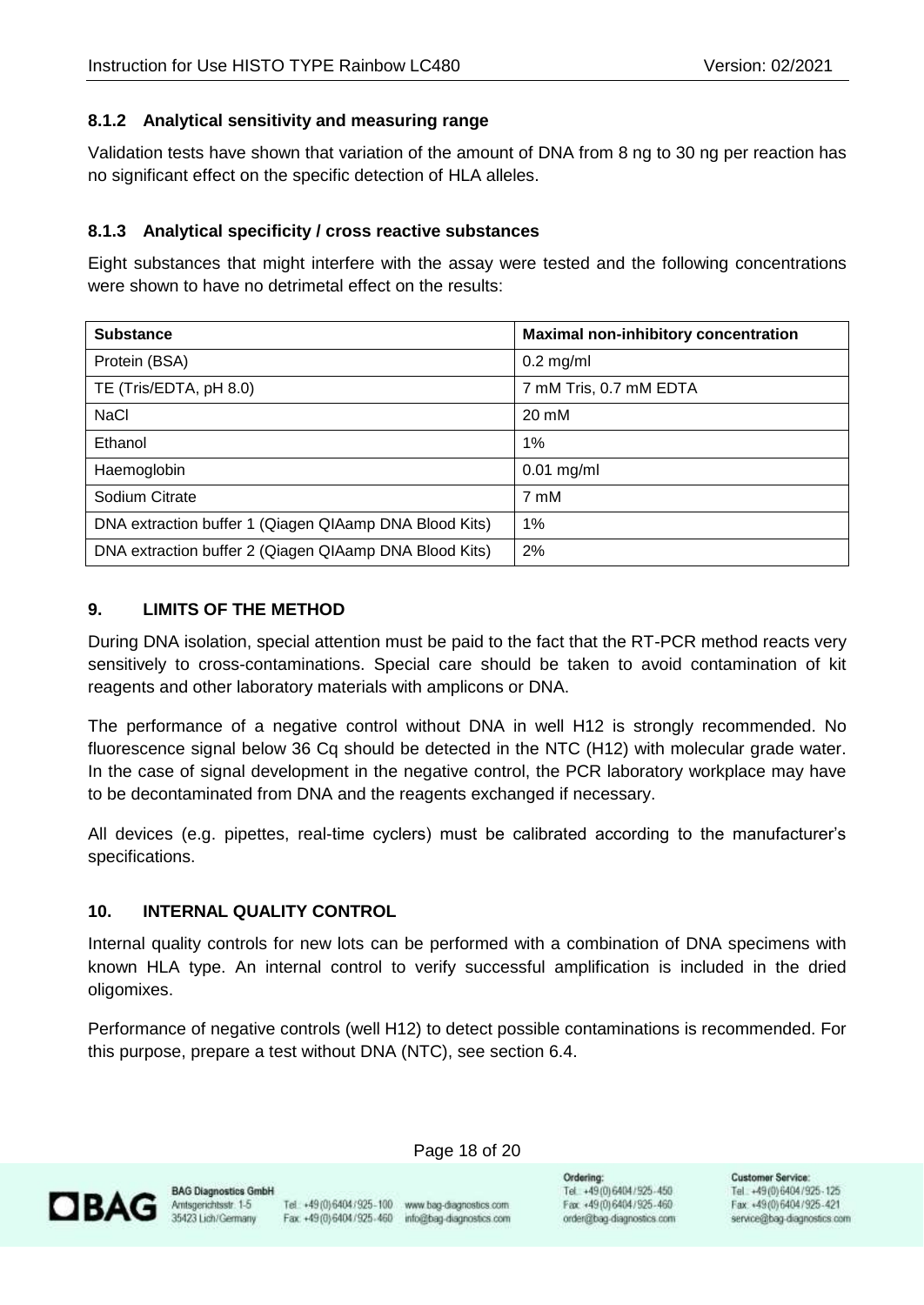#### <span id="page-18-0"></span>**11. TROUBLESHOOTING**

For interpretation trouble shooting please see the Instructions for Use for PlexTyper® Software.

| <b>Symptom</b>                    | <b>Possible Reason</b>                     | <b>Potential Solution</b>                                                                                                                                                                      |
|-----------------------------------|--------------------------------------------|------------------------------------------------------------------------------------------------------------------------------------------------------------------------------------------------|
|                                   | Presence of an inhibitor in the DNA.       | Try a different extraction or sample.                                                                                                                                                          |
|                                   | Insufficient DNA in the reaction.          | Repeat test with correct amount of DNA.                                                                                                                                                        |
| <b>ATTO 425</b>                   | Wrong amplification parameters.            | Check PCR program.                                                                                                                                                                             |
| signals weak or                   |                                            | Check concentration / quality of DNA.                                                                                                                                                          |
| absent across                     | Contaminated or degraded DNA.              | Check DNA on a gel.                                                                                                                                                                            |
| whole plate                       |                                            | Repeat DNA isolation.                                                                                                                                                                          |
|                                   | Degraded Fluorescent probes or<br>primers. | Avoid exposure to light and frequent thawing and<br>freezing.<br>Observe storage conditions.                                                                                                   |
|                                   | Bubbles in the reaction / residual         | Careful pipetting.                                                                                                                                                                             |
| Poor or no                        | liquid at the inner wall of the tube.      | Spin down PCR plate.                                                                                                                                                                           |
| <b>ATTO 425</b><br>signal in      | User error.                                | Ensure all wells receive the required volume of<br>reagents.                                                                                                                                   |
| individual wells                  | Evaporation of the reagents due to         | Make sure that the PCR tubes are closed properly.                                                                                                                                              |
|                                   | incorrect closing of the PCR tubes.        | Caution with adhesive foils in the edge area.                                                                                                                                                  |
|                                   | Contamination with DNA or amplicon         | Repeat the test.                                                                                                                                                                               |
| Signal in the                     | in the negative control.                   | Decontaminate the workplace.                                                                                                                                                                   |
| <b>Negative</b><br><b>Control</b> | Amplification due to PCR artefact.         | Review after import into PlexTyper <sup>®</sup> , if the signal may<br>be below the thresholds or the data may in fact be OK<br>(please note the PlexTyper <sup>®</sup> Instructions for Use). |

#### <span id="page-18-1"></span>**12. TRADE NAMES USED**

LightCycler® 480 II is a tradename of Roche Molecular Systems Inc.

TaqMan® is a tradename of Roche Molecular Systems Inc.

® Cal Fluor & Quasar Dyes are the registered trademark of LGC Biosearch Technologies



**BAG Diagnostics GmbH** Amtsgerichtsstr. 1-5<br>35423 Lich/Germany

Tel. +49 (0) 6404 / 925-100 www.bag-diagnostics.com Fax: +49(0)6404/925-460 info@bag-diagnostics.com

Page 19 of 20

Ordering: Tel: +49(0)6404/925-450 Fax: +49(0)6404/925-460 order@bag-diagnostics.com **Customer Service:** 

Tel. +49(0)6404/925-125 Fax: +49(0)6404/925-421 service@bag-diagnostics.com